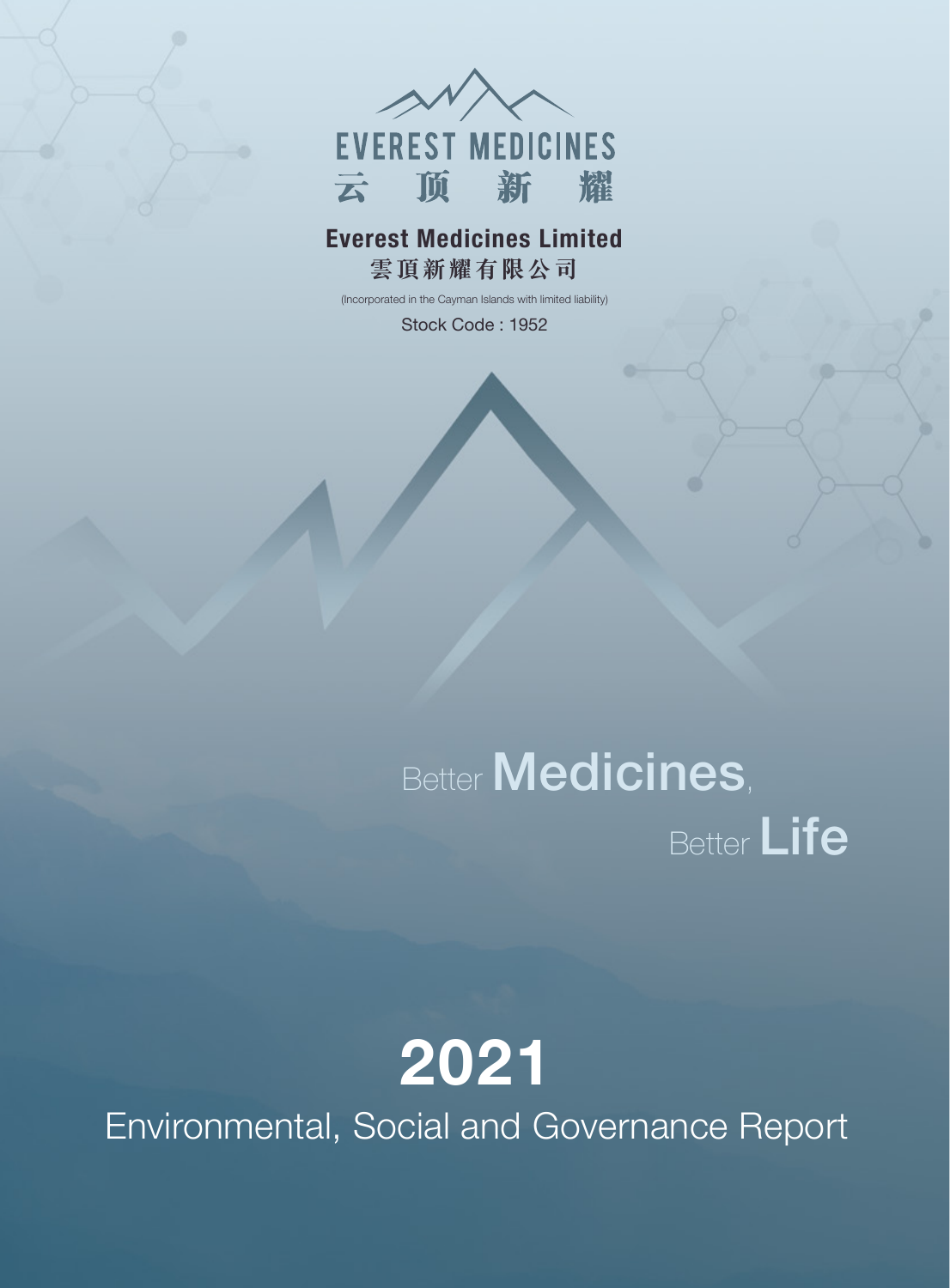### **CONTENTS**

| $\overline{2}$ |
|----------------|
| 3              |
| 3              |
| 3              |
| 3              |
| 4              |
| 4              |
| 5              |
| 5              |
| 5              |
| 6              |
| 7              |
| $\overline{7}$ |
| 8              |
| 9              |
| 9              |
| 10             |
| 11             |
| 12             |
| 12             |
| 14             |
| 14             |
| 15             |
| 16             |
| 17             |
| 17             |
| 18             |
| 19             |
| 20             |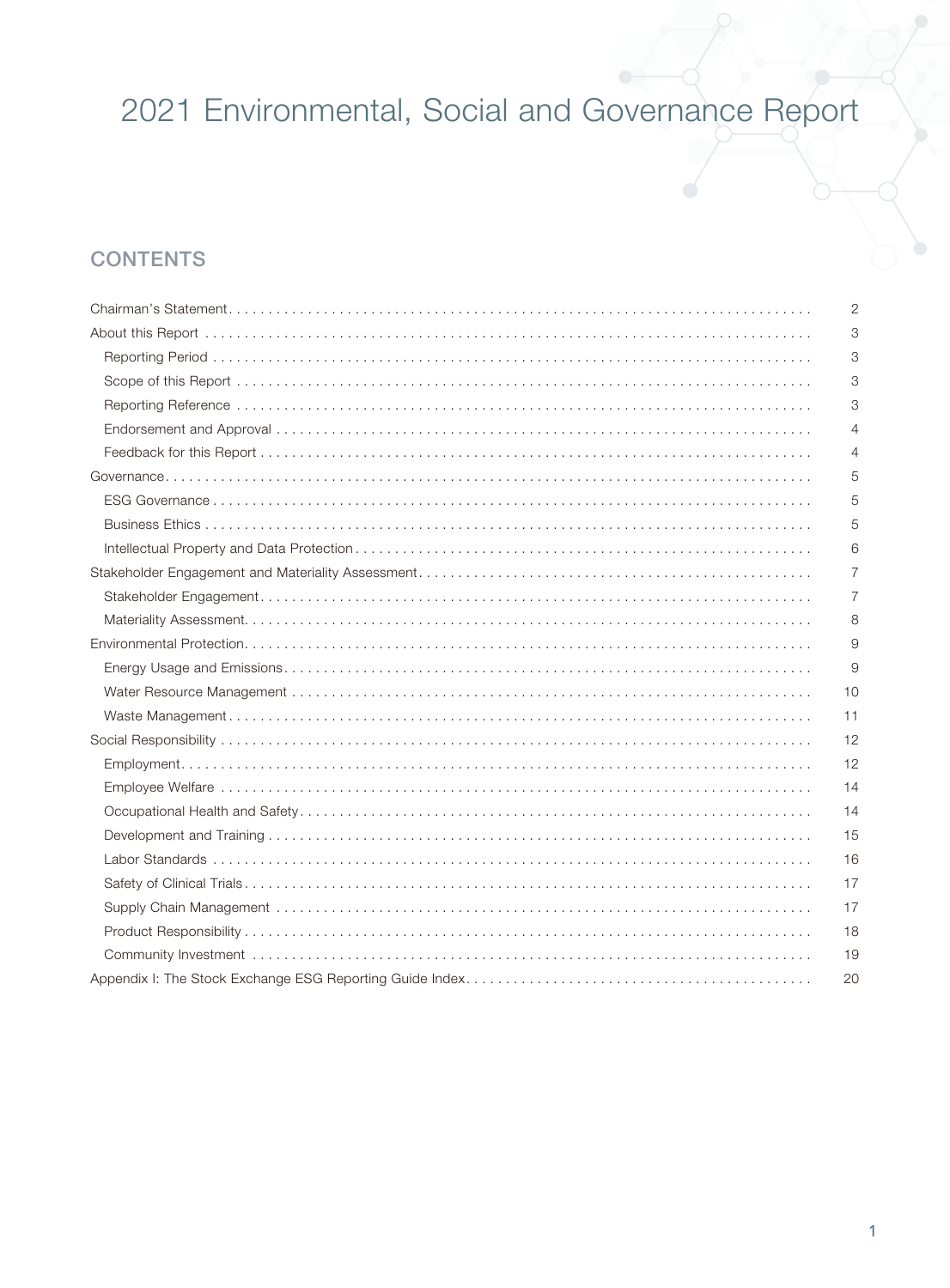### CHAIRMAN'S STATEMENT

Everest Medicines Limited ("We", the "Company" or "Everest Medicines"), is proud to present the *2021 ESG Report* covering our ESG initiatives and performance during the year.

As we continue our dedicated work in clinical research and development and commercialization of medicines, the Company is committed to strengthening its systems and procedures to integrate ESG as a key consideration into management and operations. Quality remains the top priority in all aspects of Everest Medicines' business. We continue to place great emphasis on promoting quality management in clinical trials, product development, and the management of third-party vendors. As a relatively young company, we are taking active steps to strengthen our internal systems and procedures to ensure high standards of quality management. We have begun integrating our quality management systems and procedures in the Electronic Quality Management System for harmonization and alignment across the business.

This year, we have established an Environmental, Social and Governance Working Group to oversee and manage ESG issues across our business. This has enabled us to review and evaluate our operations and identify areas for further improvement for the benefit of our employees and business. We are pleased to share the details of how we have integrated environmental considerations in the process of constructing our manufacturing facility and the success of the overall impact assessment.

In terms of business ethics, we value integrity, transparency, and honesty and continue to upholding strong ethical standards across our business operations. We expect our employees to maintain this expectation of integrity when engaging in activities related to our business. We believe that our ESG efforts are part of achieving the highest standards of clinical trial excellence. In this report, we will detail all the progress we have made this year on our journey to develop life-saving innovative medicines.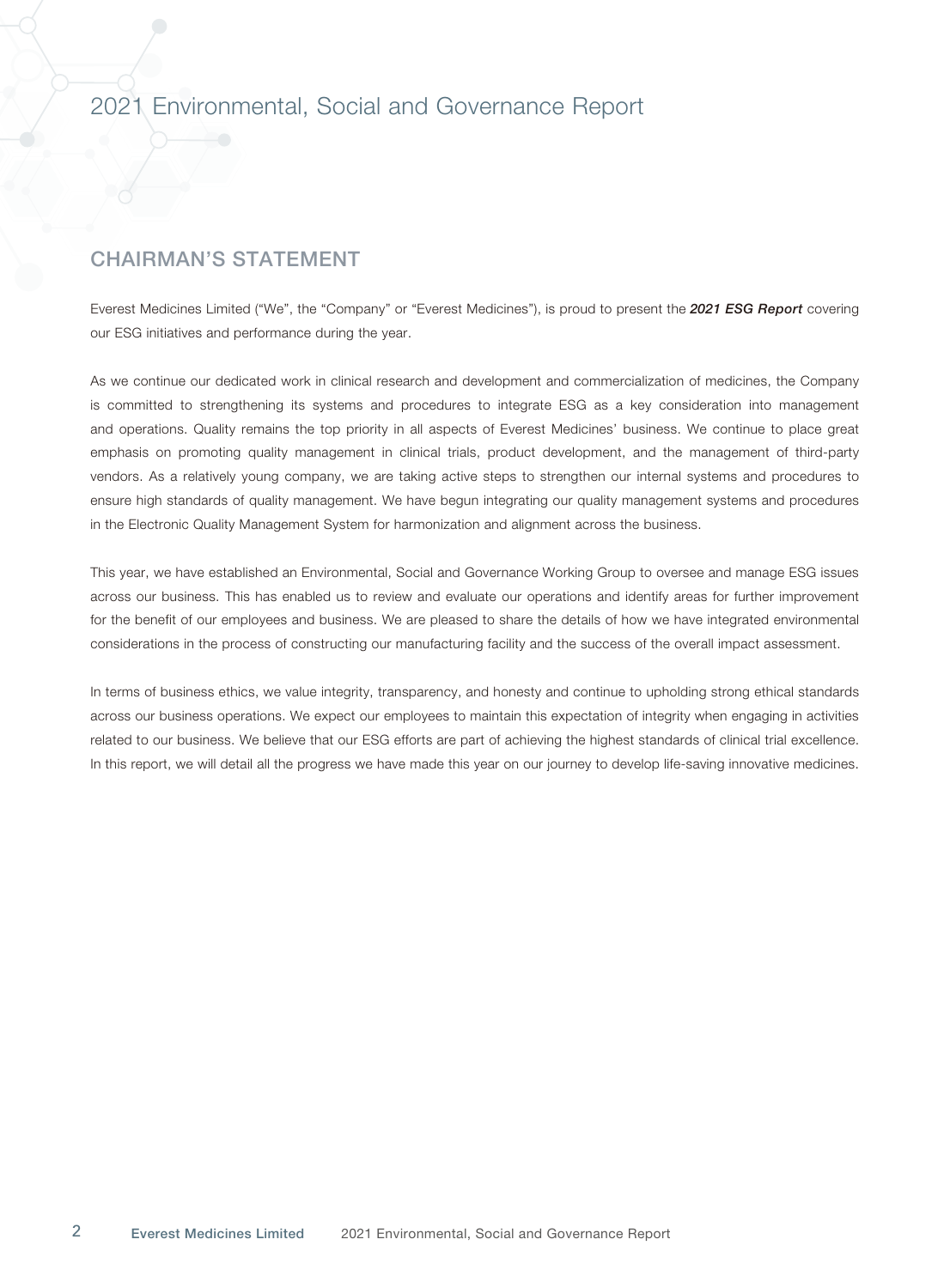### ABOUT THIS REPORT

Everest Medicines Limited, is pleased to present our *Environmental, Social and Governance* ("ESG") report, covering the management of our ESG issues and ESG performance for the 2021 calendar and financial year. This report has summarized measures undertaken by the Company and its subsidiaries (collectively, the "Group") in its pursuit of sustainability and the evaluation of the environmental and social impact as a result of these actions.

#### Reporting Period

This report covers Everest Medicines' ESG management approach and performance for the period from 1 January 2021 to 31 December 2021 ("the Reporting Period").

#### Scope of this Report

The scope of this report primarily covers our core business and includes the key offices located in major cities around the world, namely Beijing, Shanghai, New York and San Diego.

#### Reporting Reference

This report has been prepared according to the *ESG Reporting Guide* as set out in Appendix 27 of the *Rules Governing the Listing of Securities* on the Stock Exchange of Hong Kong Limited ("SEHK"). This report summaries the initiatives, quantitative data, and approaches that the Company undertakes to manage its material ESG issues, as well as discloses environmental quantitative information related to its sustainability performance and involvement which aims to provide the transparency and accountability of the Company's actions to stakeholders. For more information relating to the Company's business and its corporate governance practices, please refer to the Corporate Governance section in the Annual Report published by the Company on 8 April 2022.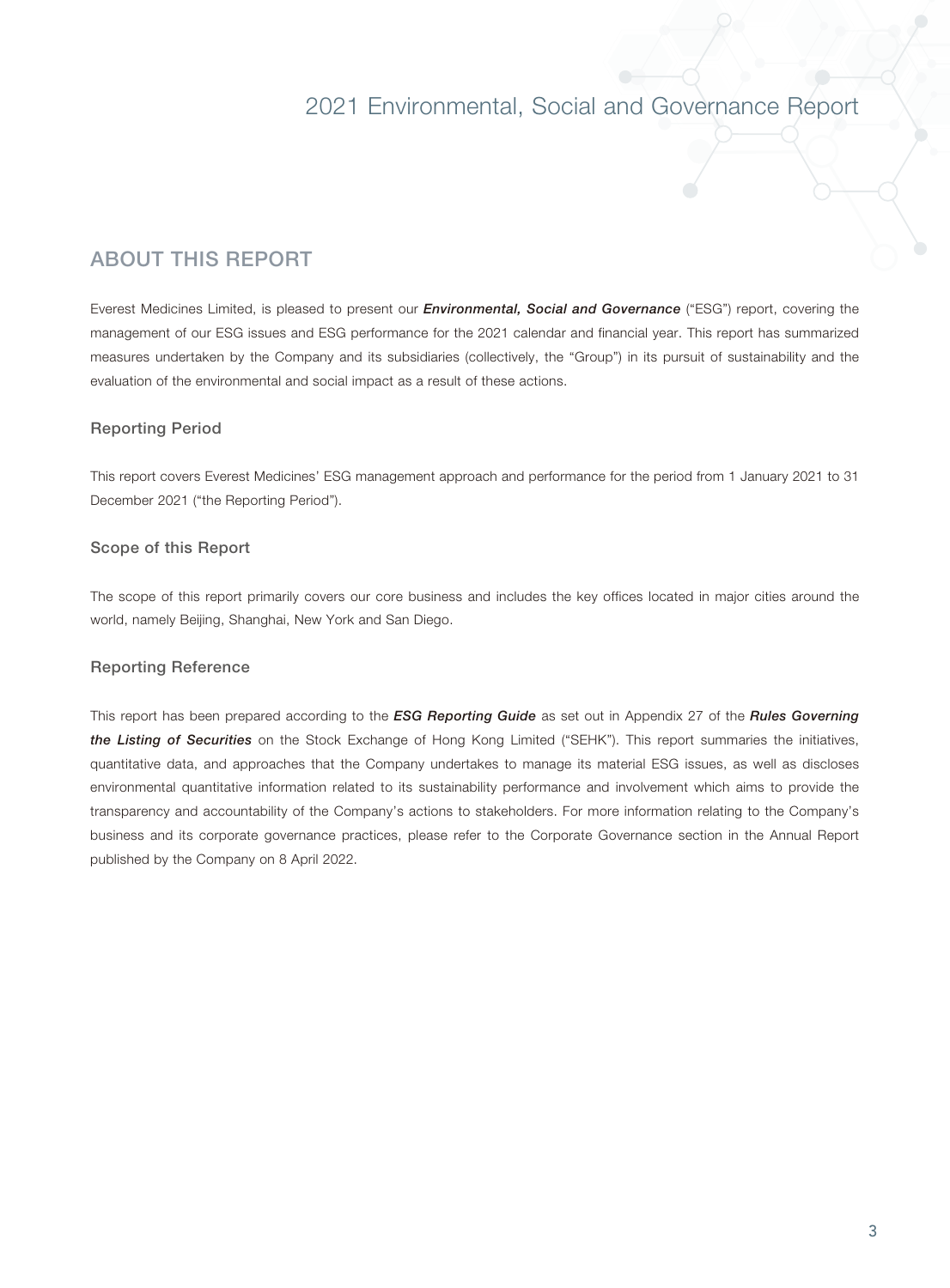In the preparation of this *ESG Report*, the Group follows the four reporting principles as set out in the *ESG Reporting Guide*:

| <b>Reporting principles</b>    | <b>Materiality</b>   | Quantitative      | <b>Balance</b>        | Consistency             |
|--------------------------------|----------------------|-------------------|-----------------------|-------------------------|
| Application in this ESG Report | Material             | The Group         | This <b>ESG</b>       | The Group               |
|                                | environmental        | accounts for and  | <b>Report</b> aims to | adopts consistent       |
|                                | and social issues    | discloses KPIs    | disclose data         | measurement             |
|                                | were identified and  | in quantitative   | in an objective       | methodology to          |
|                                | prioritised with     | terms for proper  | way, which            | achieve meaningful      |
|                                | inputs from internal | evaluation of the | aims to provide       | comparison of           |
|                                | and external         | effectiveness of  | stakeholders with a   | <b>ESG</b> performances |
|                                | stakeholders of      | ESG policies and  | balanced overview     | over time               |
|                                | the Group, and are   | actions.          | of the Group's        | whenever                |
|                                | disclosed in this    |                   | overall ESG           | practicable.            |
|                                | ESG Report.          |                   | performances.         | Any updates in          |
|                                |                      |                   |                       | the methods or          |
|                                |                      |                   |                       | KPIs used are           |
|                                |                      |                   |                       | disclosed.              |

#### Endorsement and Approval

The Board of Directors is responsible for overseeing the statutory compliance, stakeholder engagement, ESG performance and risk management. The Board approved this *ESG report* on March 28, 2022.

#### Feedback for this Report

We value your feedback as we set the direction of our development and seek to address your concerns wherever possible. Please share your comments on our sustainability performance with us at IR@everestmedicines.com.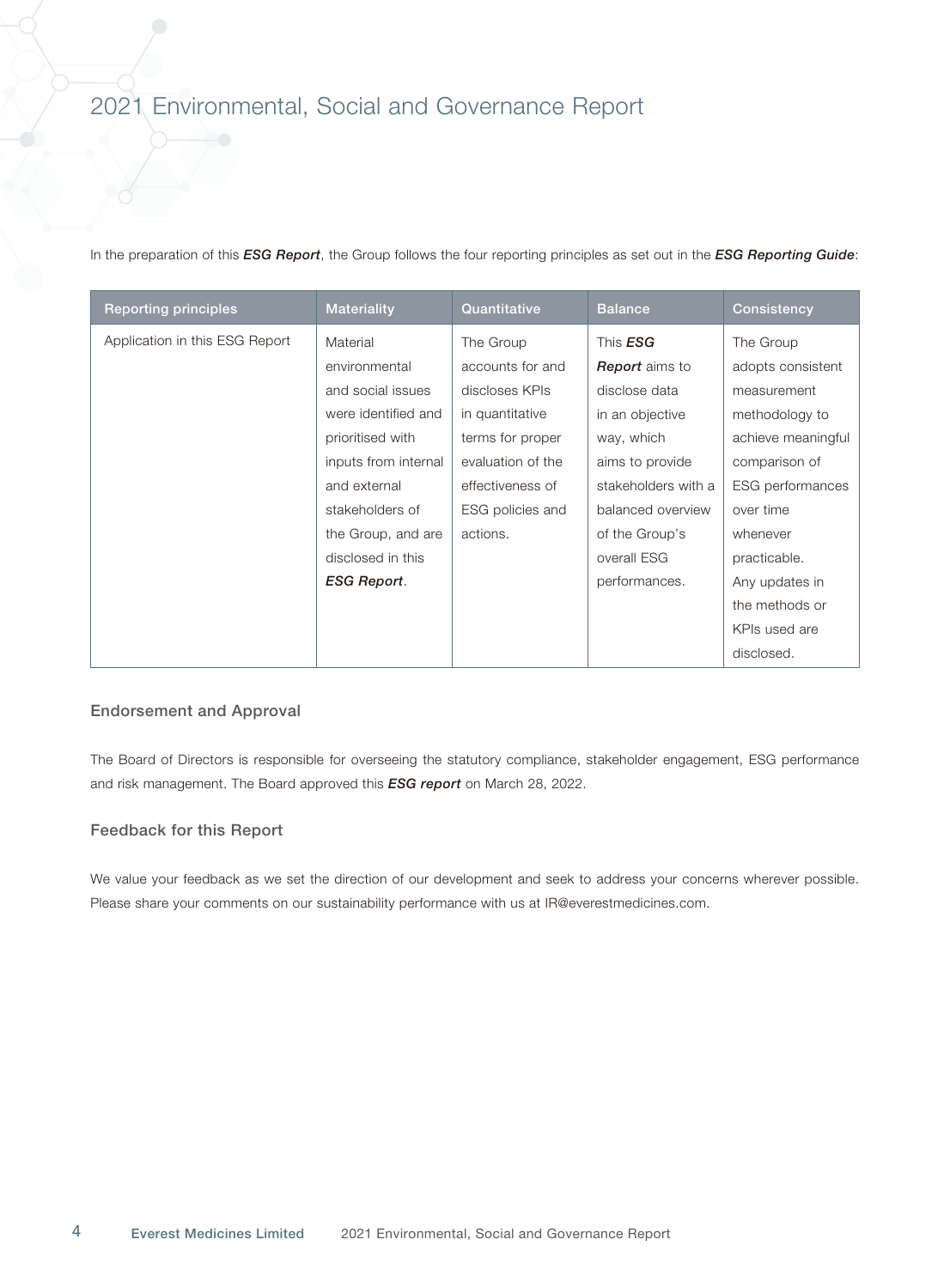#### GOVERNANCE

#### ESG Governance

Everest Medicines believes that creating long-term value rides on the sustainable development of our business. We actively integrate ESG management into our strategic plan and goals and have taken measures to encourage participation in ESG efforts across the Company. The Board and Management are committed to enhancing Everest Medicines' value to stakeholders through a robust corporate governance framework. The Board considers ESG-related risks and opportunities as part of the Group's overall strategic formulation, and significant ESG impact is accumulated in day-to-day operations. The Board bears ultimate responsibility for the Company's sustainability direction, strategy, objective, performance, and reporting.

This year we have established the ESG Working Group to promote effective implementation of our sustainability agenda. The ESG Working Group oversees the management and implementation of environmental factors and impact of our operations on various stakeholders, and liaises closely with senior management from Finance, Legal, and Quality Management. The ESG Working Group maintains close communication with external consultants to continuously promote capacity-building in sustainable development, as well as deepen the understanding of developing industry trends, regulatory requirements, and the demands of capital markets. The ESG Working Group is looking to establish an Environmental Management System for future business operations and development.

#### Business Ethics

At Everest Medicines, we uphold high standards of integrity and ethical business conduct and undertake approaches to cause our employees acting in a compliant manner as well. Employees and representatives of Everest Medicines are expected to conduct business in a fair, ethical and legal manner. Business Ethics governance begins with our *Code of Conduct and Business Ethics*, which provides guidance to interact with our stakeholders and ensures proper conduct across all aspects of the Company's operations. The policies, procedures and guidelines relating to ethical business conduct including the prevention of bribery and fraud, conflict of interest, the acceptance of gifts and entertainment from third parties are all set out in the *Code of Conduct and Business Ethics*. To support our *Code of Conduct and Business Ethics*, regular trainings are provided to new hires each year by our Legal and Compliance function to ensure the aforementioned are conducted in compliance with all applicable laws and regulations.

In 2021, we rolled out a series of internal policies guiding promotion and marketing activities and provided corresponding trainings to prepare for the coming commercialization of the Company's products. For commercial team personnel, we assigned electronic learning module on anti-bribery and corruption topic and the relevant policies, which is incorporated into the annual curriculum.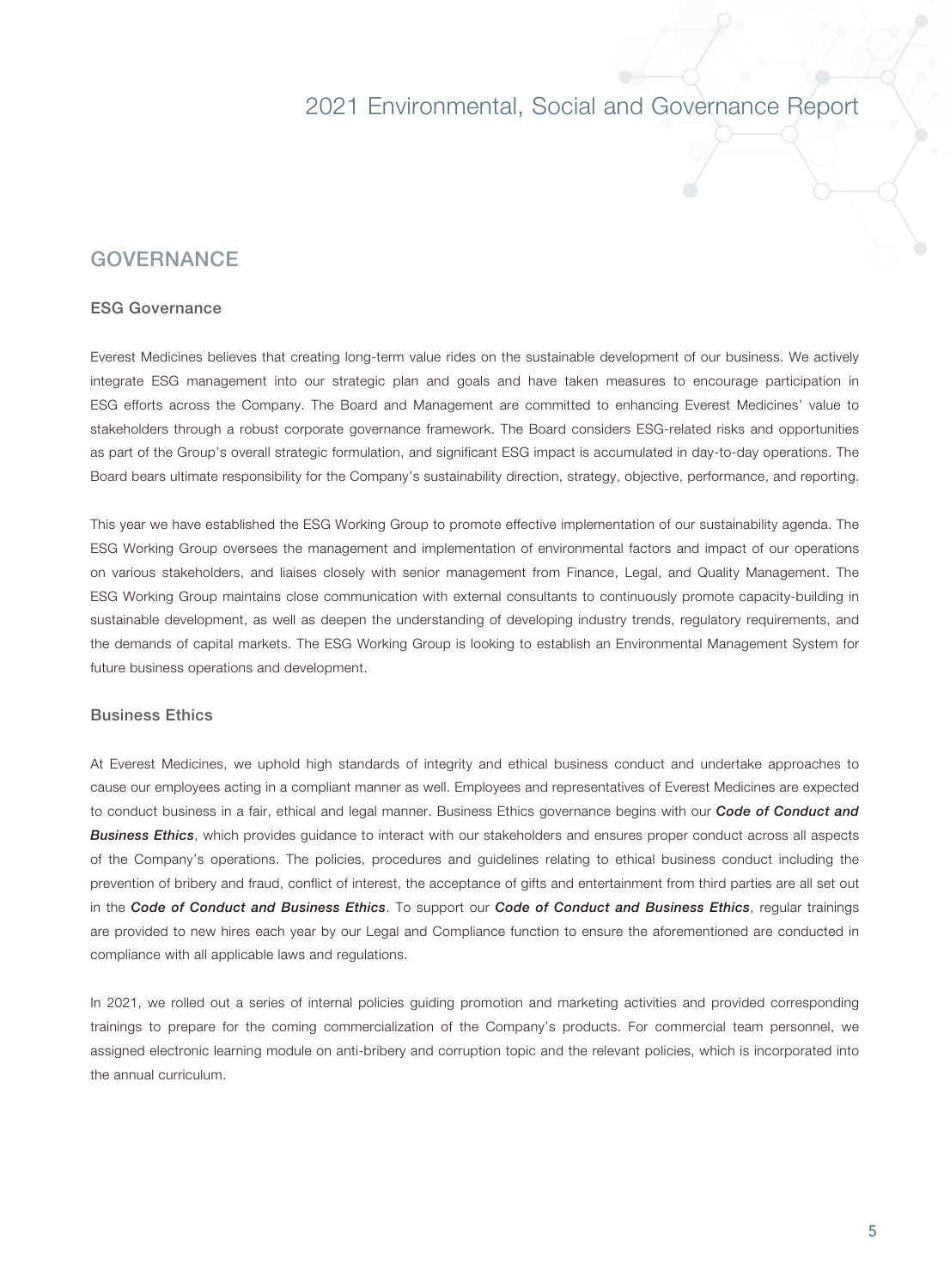We continuously promoted a culture of open communication and transparency and encourage our employees or other stakeholders to ask questions or raise concerns in regards to any ethical violations and possible illegal or fraudulent activity. Any employee with concerns about potential, suspected, or actual violation of our *Code of Conduct and Business Ethics* is asked to promptly report such information through our compliance hotline, and to the employee's line manager and the Compliance Officer. The Company handled such reports by conducting a prompt and thorough investigation, leveraging both internal and/or external resources. Special care was taken to protect the confidentiality of the reporting employee.

The Company has not known material instances of non-compliance with relevant laws and regulations regarding bribery, extortion, fraud, or money laundering in its countries of employment during the Reporting Period.

#### Intellectual Property and Data Protection

Protecting the intellectual property of Everest Medicines is crucial to our business success and key to our commercial development. The *Intellectual Property Policy* provides an overview of common types of intellectual property and the respective duties and responsibilities of our employees in protecting this information. The Policy sets out important practices related to confidentiality, copyright and trademarks protection, and trade secret protection. Our *Employee Handbook* also stipulates the high standards required for the use of confidential data, with specific security controls to protect this data.

Our commitment to quality and safety extends to the protection of patient data privacy in accordance with regulatory and international standards. We have established a *Personal Data Protection Policy* which became effective in February 2022. This policy sets forth the basic principles by which the Company processes personal data, in electronic, paper or verbal format. It also discusses topics including data protection in business activities, response to personal data breach incidents, roles and responsibilities, and more. Where there may be risk to the rights and freedoms of Data Subjects, we will take effective and efficient mitigation and remedy actions in accordance with all applicable laws and regulations. In addition, we have set up a Standard Operating Procedure (SOP) on Data and Confidentiality Protection, which describes the methodology, the process and the responsibility for maintaining confidentiality of personal information as well as data privacy within Everest Medicines in compliance with The International Council for Harmonisation of Technical Requirements for Pharmaceuticals for Human Use (ICH) Guideline for *Good Clinical Practice* (GCP), *Good Manufacture Practice* (GMP), *Good Supplying Practice* (GSP), *Good Pharmacovigilance Practice* (GPvP) and applicable data protection laws, privacy laws, and regulations.

All employees are responsible for ensuring proper data security is maintained at all times. The Clinical Research Organizations and other clinical-related vendors involved with Everest Medicines are required to comply with GCP, GMP, GSP, GPvP and all relevant laws and regulations, including but not limited to privacy, data protection and data integrity. Everest Medicines ensures all marketing strategies and associated advertisements are in full compliance with relevant local, national and global regulations.

During the Reporting Period, the Company complied with the laws and regulations that have a significant impact on it relating to labelling and privacy matters relating to products and services provided and methods of redress.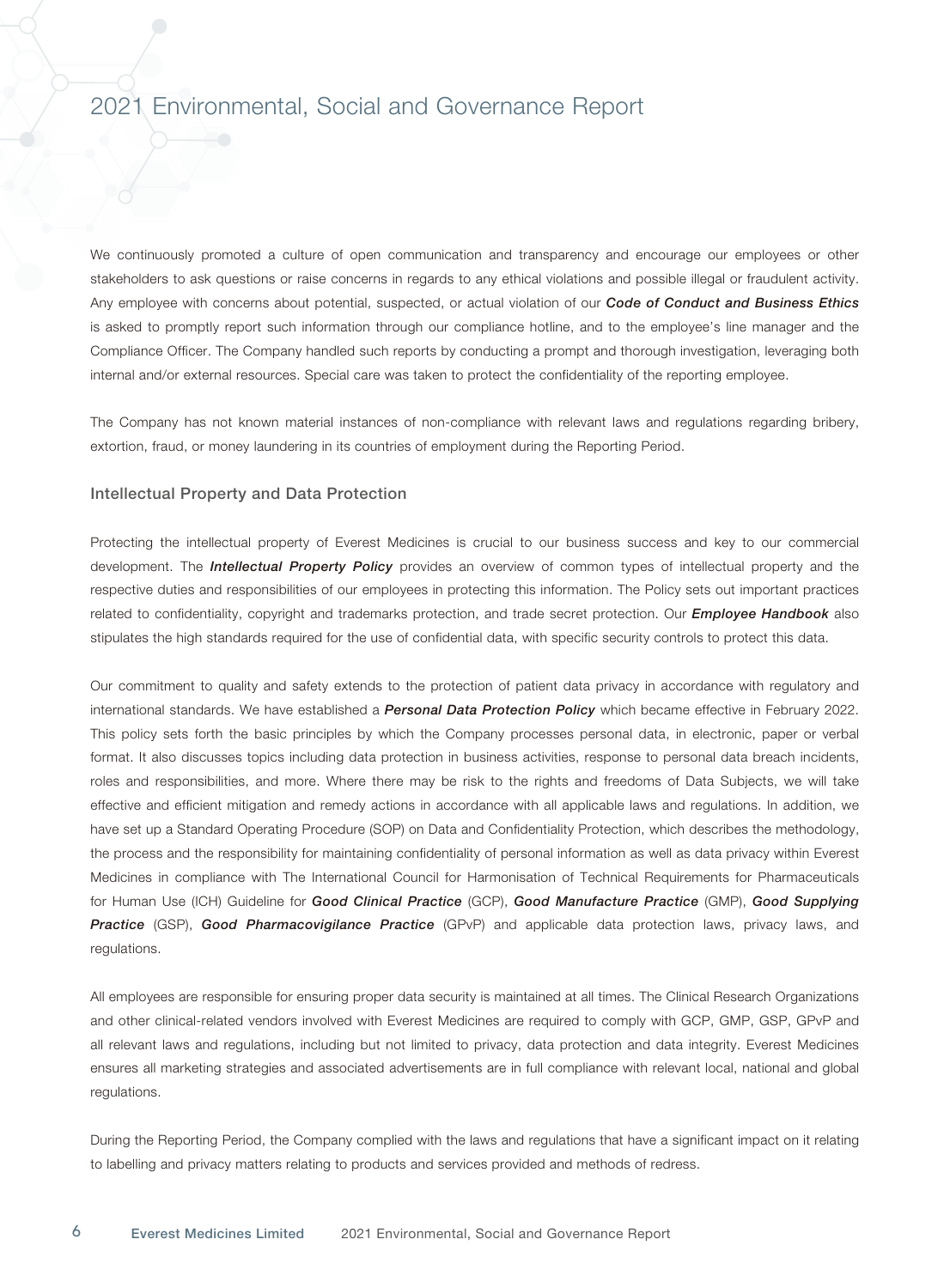### STAKEHOLDER ENGAGEMENT AND MATERIALITY ASSESSMENT

Stakeholders' expectations are critical to the Group's efforts to define its sustainability strategy and reporting. We aim to nurture relationships with both our internal and external stakeholders to ensure we are responsive and inclusive.

We commissioned an independent consultant to conduct a stakeholder engagement exercise to identify the Group's material sustainability issues. Through this exercise, we revisited and updated our list of material issues taking into account our current business operations and the expectations of different stakeholders.

#### Stakeholder Engagement

During the reporting year, the Group has conducted its latest stakeholder engagement by inviting both internal and external stakeholders to participate in the stakeholder engagement practice to gain a better understanding of their insights and concerns for setting the overall direction of our sustainability strategy.

In the coming years, we will continue to review our stakeholder engagement practice and improve by including a broader range of stakeholders for a more holistic view on topics material to the Group's ESG performance.

| <b>Stakeholders</b>                   | Engagement                                                                                                                                                                                                              |
|---------------------------------------|-------------------------------------------------------------------------------------------------------------------------------------------------------------------------------------------------------------------------|
| Investors                             | Issue timely announcements and circulars<br>$\bullet$<br>Convene regular shareholders' meetings<br>$\bullet$<br>Publish financial and ESG reports<br>$\bullet$<br>Meetings and conferences<br>٠<br>Website<br>$\bullet$ |
| Employees                             | Training and employee-caring activities<br>٠<br>Grievance mechanism<br>٠                                                                                                                                                |
| Customers                             | Feedback surveys<br>٠<br>Meetings and conferences<br>$\bullet$<br>Website<br>$\bullet$                                                                                                                                  |
| Suppliers and contractors             | Tendering process<br>٠<br>Supplier rating system<br>$\bullet$<br>Meetings and conferences<br>٠<br>Site visits<br>٠                                                                                                      |
| Government and regulatory authorities | Meetings and conferences<br>$\bullet$                                                                                                                                                                                   |
| Community                             | Volunteering opportunities<br>$\bullet$<br>Charitable events<br>$\bullet$                                                                                                                                               |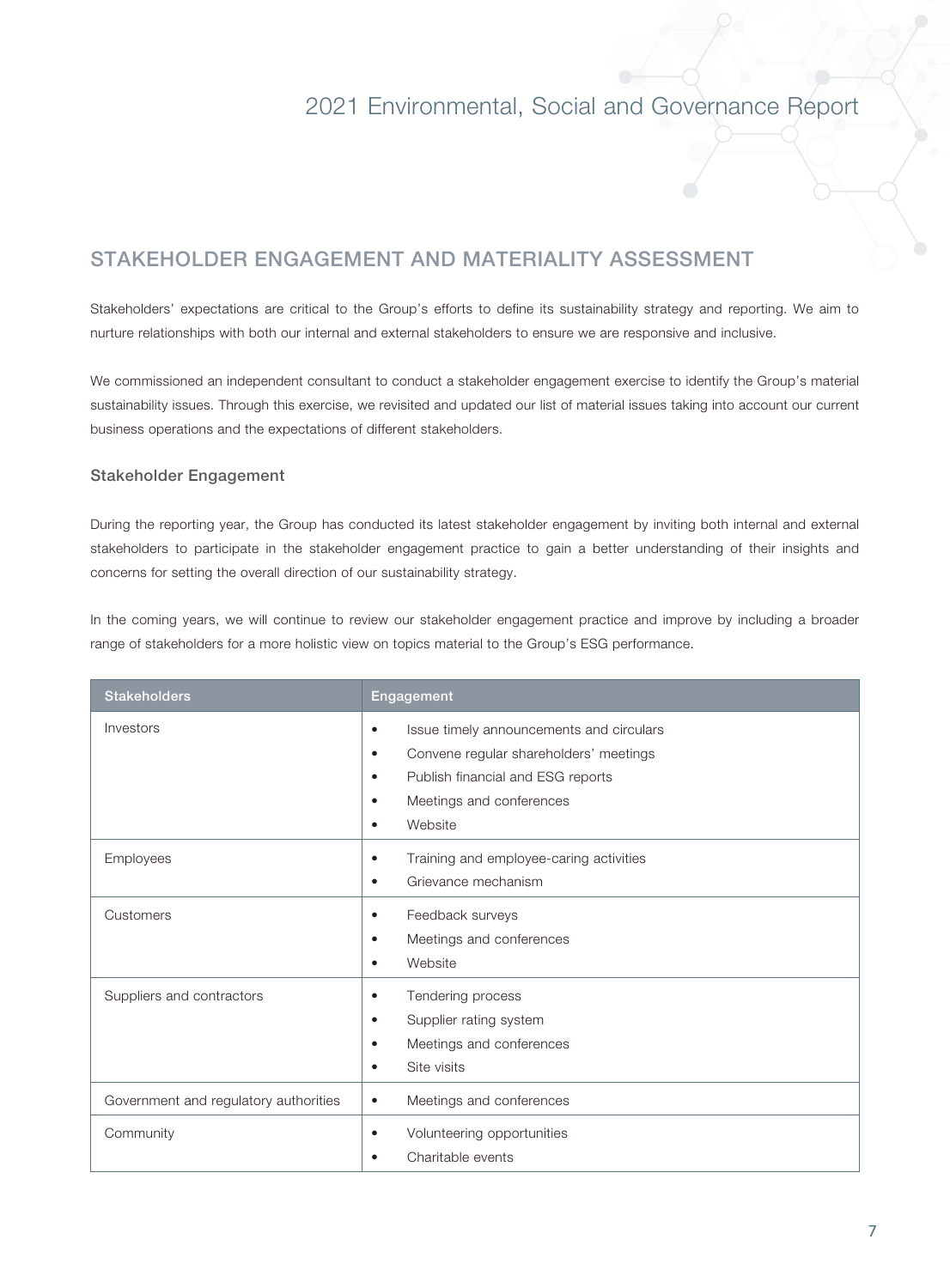#### Materiality Assessment

#### Materiality Assessment Process

In defining our material topics, we reflect on an issue's importance to stakeholders and significance to Everest Medicines, relative to the Company's ESG impacts. To facilitate this evaluation, an independent consultant was engaged to conduct a stakeholder engagement exercise. The purpose of this exercise was to identify material ESG impacts along our value chain and to align this Report with the Group's strategies and the expectations of our stakeholders.

Our materiality assessment consists of three stages: Identification of Key Sustainability Issues, Engagement with Key Stakeholders and Validation and Review, which is summarized as follows:

| Identification of<br><b>Key Sustainability Issues</b>                                                                                                                                                   | <b>Engagement with</b><br><b>Key Stakeholders</b>                                                                                                                                                                                                            | <b>Validation and Review</b>                                                                                                                                                                                                                                                                       |
|---------------------------------------------------------------------------------------------------------------------------------------------------------------------------------------------------------|--------------------------------------------------------------------------------------------------------------------------------------------------------------------------------------------------------------------------------------------------------------|----------------------------------------------------------------------------------------------------------------------------------------------------------------------------------------------------------------------------------------------------------------------------------------------------|
| A list of sustainability issues<br>relevant to the Group was identified<br>with reference to the SEHK<br><b>ESG Reporting Guide, material</b><br>sustainability issues of peers and<br>industry trends. | Stakeholders were invited to<br>prioritize the identified sustainability<br>issues. One-on-one interviews with<br>the Group's management were<br>conducted for them to share views<br>on what issues are material to the<br>Group's sustainable development. | The findings from the interviews were<br>consolidated, analysed and presented<br>in the table below. Going forward, the<br>Group will perform a regular review<br>of the material topics by collecting<br>stakeholder feedback and ensuring<br>the topics align with our organization<br>strategy. |

#### Materiality Assessment Result

The materiality assessment results identified sustainability issues that are the most important to our stakeholders for the foundations of our sustainability approach, strategy and reporting.

Relevant sustainability issues identified:

| <b>Material topics</b>                |
|---------------------------------------|
| Talent recruitment and retention      |
| Occupational health and safety        |
| Training and development              |
| Equal opportunities                   |
| Supply chain management               |
| Safety of clinical trials             |
| Product quality and safety            |
| Patients' data protection and privacy |
| <b>Business integrity</b>             |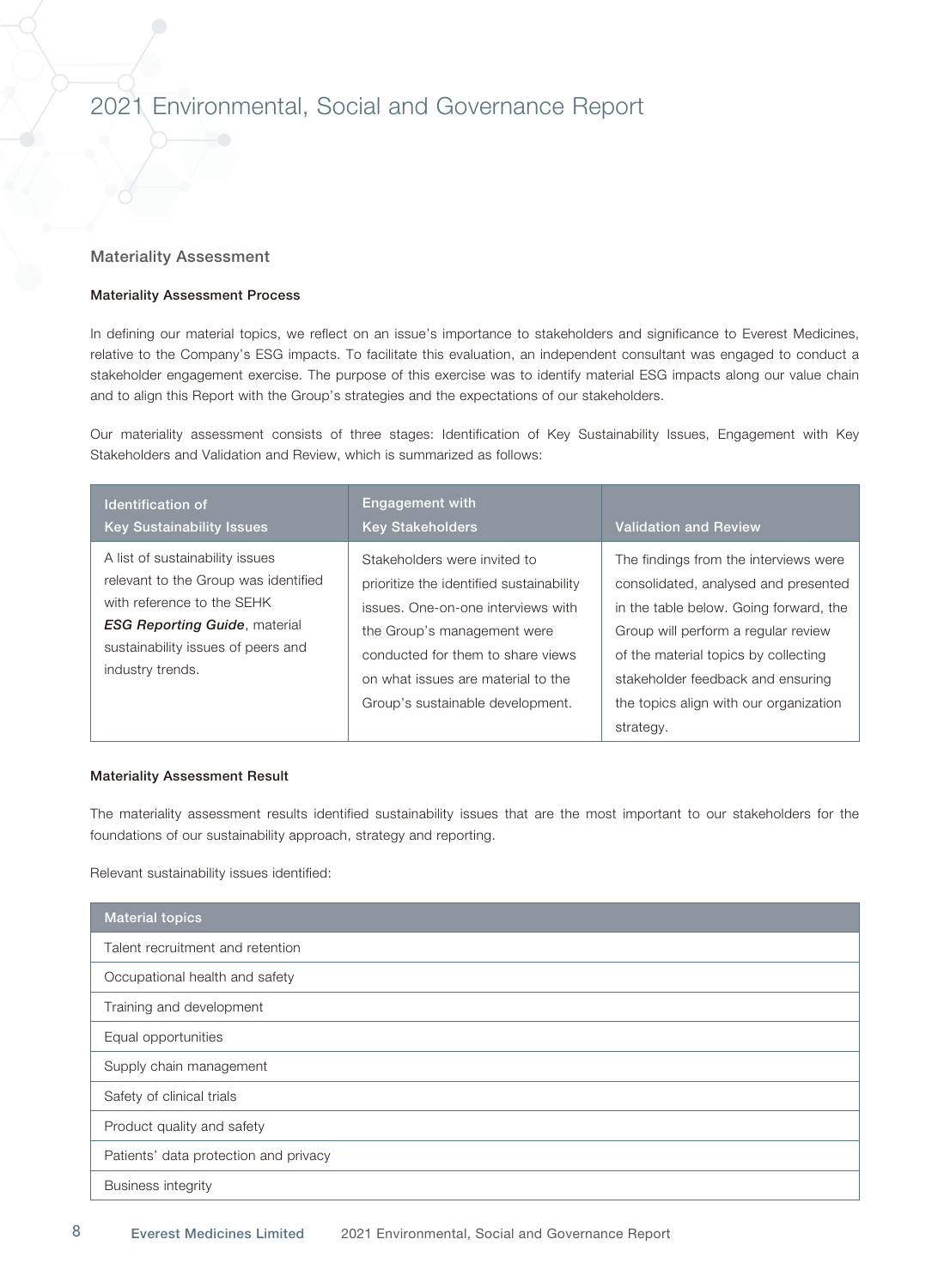### ENVIRONMENTAL PROTECTION

Everest Medicines strives to promote environmental awareness throughout our business activities and operations. We take measures to reduce energy usage, conserve natural resources, and minimize our environmental impact where possible. The Company strictly follows the national and local laws and regulations on environmental protection, including the *Environmental Protection Law of the People's Republic of China* (the "PRC"), the *Law of the PRC on the Prevention and Control of Air Pollution*, the *Law of the PRC on the Prevention and Control of Water Pollution* and the *Law of the PRC on the Prevention and Control of Environmental Pollution by Solid Waste*.

The nature of our business entails the majority of our operations being conducted in office environments with limited environmental impact. In 2021, we have launched the Jiashan construction project for the construction of our first factory. The construction of the phase 1 of our manufacturing site has been topped out, and we have begun interior design since the end of 2021. The Everest Medicines team has been closely involved to ensure the environmental impact of the Jiashan project is considered and managed throughout each stage. The factory is also designed with environmental considerations that complies with local laws and regulations.

During the Reporting Period, the Company complied with relevant environmental laws and regulations of the countries where we operate.

#### Energy Usage and Emissions

Everest Medicines is committed to conserving energy in daily operations at the offices and strives to cultivate environmental awareness amongst our employees to reduce electricity use. Employees are encouraged to turn off their computers and monitors after working hours. Our printers are switched into energy-saving mode automatically when not in use to reduce energy usage.

This year, we have conducted a review of our overall energy usage to provide guidance on our energy-saving plan and choice of equipment. We have carried out environmental impact assessments ("EIAs") for the Jiashan project in accordance with national and regional emission control regulations. These EIAs have been used to formulate our air emission plans and treatment, as well as air emission indicators. With the intention of minimizing our greenhouse gas emissions, our preference is to use eco-friendly and energy-saving office equipment. Moreover, we have integrated considerations for energy recycling in the design of our utilities systems.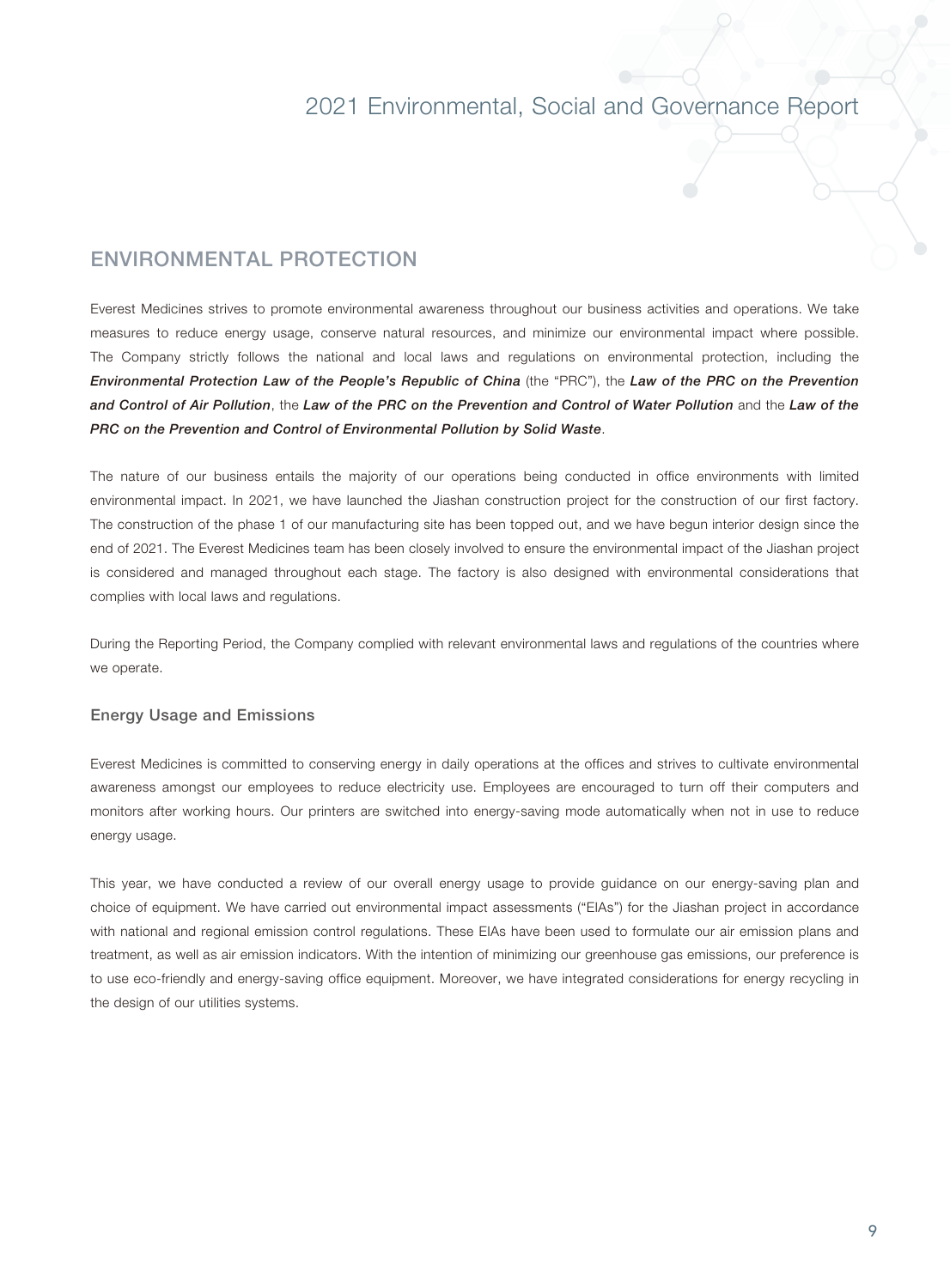The Company's energy use mainly comes from electricity consumption at our offices. Details of electricity consumption at our offices for the year are summarized in the table<sup>1</sup> below.

|                                      | <b>Unit</b>        | 2021    | 2020    |
|--------------------------------------|--------------------|---------|---------|
| <b>Electricity consumption</b>       |                    |         |         |
| Shanghai                             | <b>kWh</b>         | 127,500 | 109,814 |
| Beijing <sup>2</sup>                 | <b>kWh</b>         | 134,596 | 21,909  |
| Overall                              | kWh                | 262,096 | 131,723 |
| Intensity of electricity consumption |                    |         |         |
| Shanghai                             | kWh/m <sup>2</sup> | 124.04  | 106.83  |
| Beijing                              | kWh/m <sup>2</sup> | 57.81   | 41.96   |
| Overall                              | kWh/m <sup>2</sup> | 78.10   | 84.98   |

In view of our business nature and operations, emissions including air and greenhouse gas are not considered to be material and disclosed.

#### Water Resource Management

We undertake measures to reduce water consumption and consume water responsibly in our operations. Water in our offices is managed by property management. We did not encounter any significant issues related to water sourcing.

As for our Jiashan Project construction site, we have conducted an analysis and evaluation of the project's total water and steam consumption. The construction site implements a strict and effective division of rainwater from sewage water. In addition, the air-conditioner condensation recycling system has also been optimized to reduce chemical consumption and the water treatment load.

Details of water usage at our offices are summarized in the table<sup>3</sup> below.

|                        | Unit                | 2021  | 2020 |
|------------------------|---------------------|-------|------|
| Water usage            |                     |       |      |
| Beijing                | tons                | 92    |      |
| Intensity of water use |                     |       |      |
| Beijing                | tons/m <sup>2</sup> | 0.040 |      |

The data of electricity consumption at our San Diego and New York offices are not available.

<sup>2</sup> The data of electricity consumption at our Beijing office has grew in 2021 due to an increase in the office area and headcount.

In 2020, the data of water usage at our offices in Beijing is not available as the water meter is shared with other building tenants. In 2021, the data of water usage at our offices in Shanghai, San Diego and New York are not available.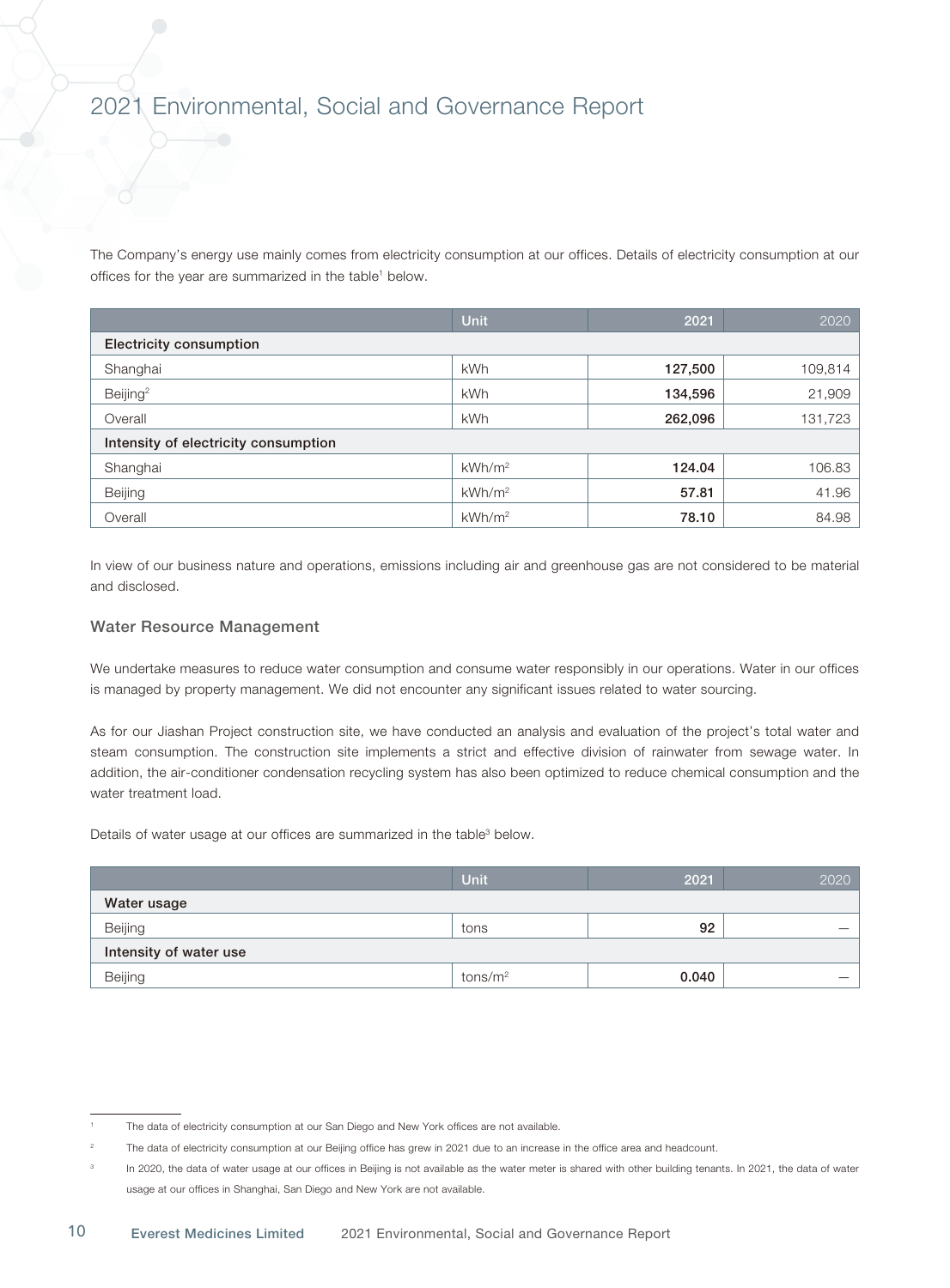#### Waste Management

The Company encourages employees to reduce and recycle where possible and reduce waste across our offices. Waste is classified into hazardous and non-hazardous waste. Hazardous waste is collected by authorized third-party contractors for proper processing and centralized disposal in line with environmental protection regulatory requirements.

Domestic waste and construction waste from the Jiashan Project are strictly classified and respectively disposed of in compliance with local regulations. Chemicals from the construction project are also stringently managed, with special storage points for chemicals and anti-leakage measures in place. We have conducted a review of the waste production, including gas, water, and hazardous waste, of the Jiashan Project to identify and implements areas of improvement to the disposal and discharge process.

In terms of our business nature, we do not generate a significant amount of hazardous waste from our primary business activity which is conducted in offices. Details of non-hazardous waste disposal are summarized in the table below.

|                        | <b>Unit</b> | 2021 | 2020 |
|------------------------|-------------|------|------|
| General waste disposed |             |      |      |
| Shanghai               | tons        | 20.9 |      |
| Beijing                | tons        | 9.9  | 5.3  |
| San Diego              | tons        | 0.3  | 0.3  |
| New York               | tons        | 0.7  | 0.7  |
| Overall                | tons        | 31.4 | 14.0 |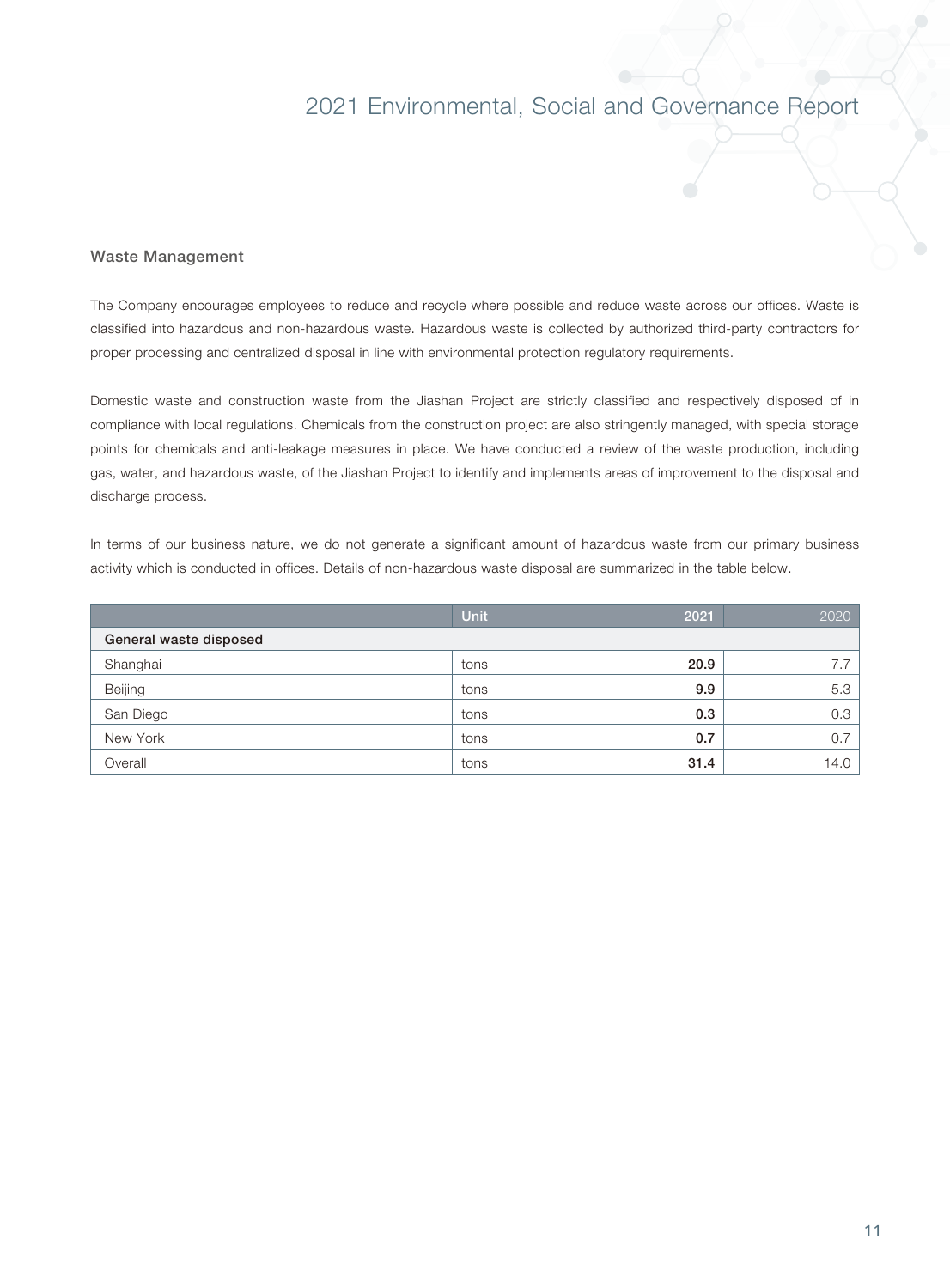### SOCIAL RESPONSIBILITY

#### Employment

|                                           | Unit | 2021  |
|-------------------------------------------|------|-------|
| Total number of employees                 | No.  | 405   |
| By employment type                        |      |       |
| Contracted and full-time employees        | No.  | 405   |
| Non-contracted and part-time employees    | No.  | 0     |
| By gender                                 |      |       |
| Male                                      | No.  | 175   |
| Female                                    | No.  | 230   |
| By age group                              |      |       |
| Below 30                                  | No.  | 35    |
| $30 - 50$                                 | No.  | 344   |
| Above 50                                  | No.  | 26    |
| By employment category                    |      |       |
| Senior managers or above <sup>4</sup>     | No.  | 240   |
| Managers                                  | No.  | 95    |
| General employees                         | No.  | 70    |
| <b>Turnover</b>                           |      |       |
| Total number of resigned employees        | No.  | 53    |
| Turnover rate                             | $\%$ | 13.1% |
| Number of employees turnover by gender    |      |       |
| Male                                      | No.  | 16    |
| Female                                    | No.  | 37    |
| Employee's turnover rate by gender        |      |       |
| Male                                      | $\%$ | 9.1%  |
| Female                                    | $\%$ | 16.1% |
| Number of employees turnover by age group |      |       |
| Below 30                                  | No.  | 3     |
| $30 - 50$                                 | No.  | 49    |
| Above 50                                  | No.  | 1     |

<sup>4</sup> Senior managers or above in 2020 (8 people) refers to members from senior management team only.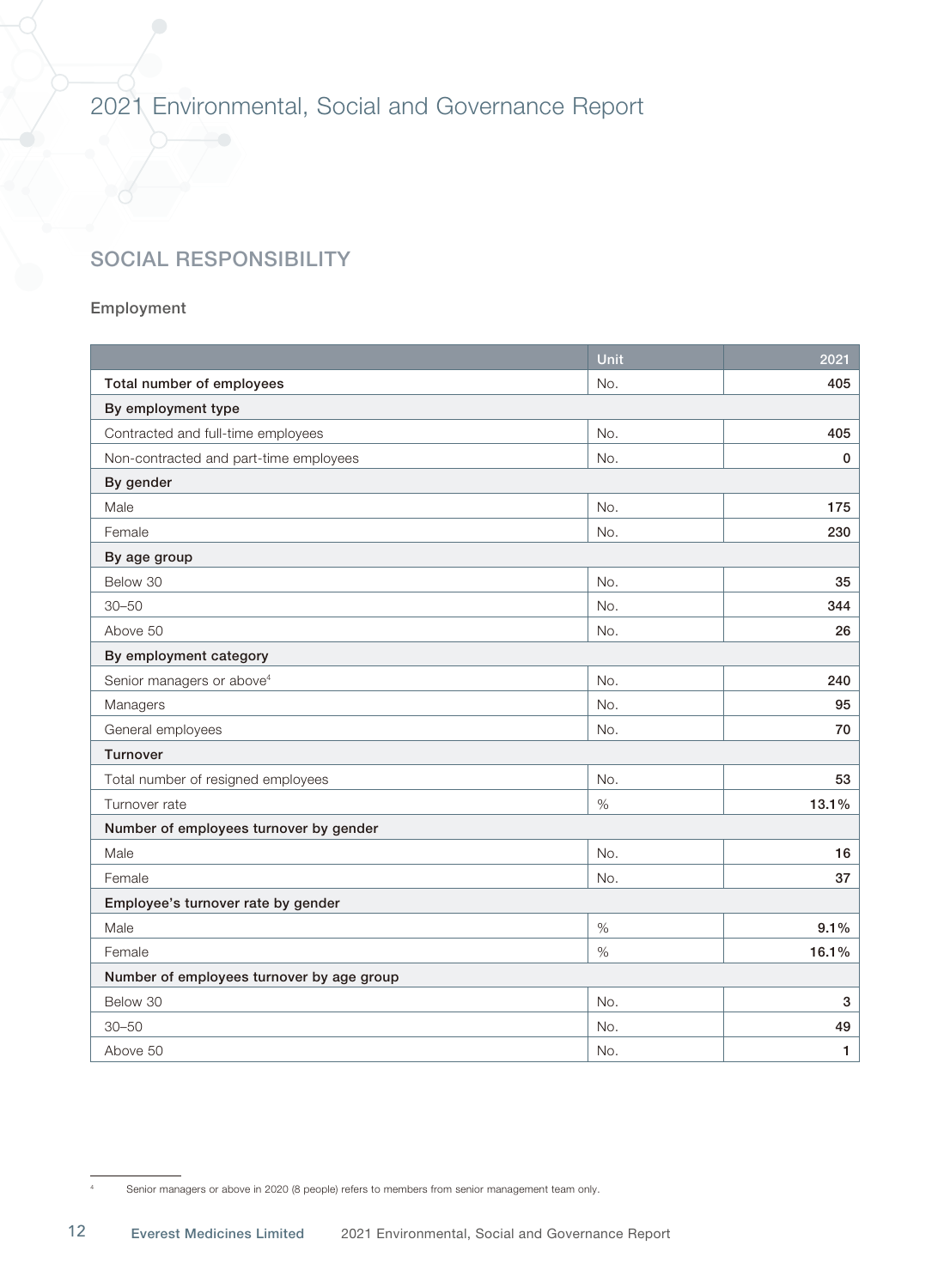|                                                     | <b>Unit</b> | 2021  |  |
|-----------------------------------------------------|-------------|-------|--|
| Employee's turnover rate by age group               |             |       |  |
| Below 30                                            | %           | 8.6%  |  |
| $30 - 50$                                           | $\%$        | 14.2% |  |
| Above 50                                            | %           | 3.8%  |  |
| Number of employees turnover by geographical region |             |       |  |
| China                                               | No.         | 51    |  |
| Oversea                                             | No.         | 2     |  |
| Employee's turnover rate by geographical region     |             |       |  |
| China                                               | $\%$        | 13.3% |  |
| Oversea                                             | %           | 9.5%  |  |

Everest Medicines derives its success from its dedicated employees to deliver high-quality products and services. The Company is dedicated to fostering a culture of inclusiveness and open communication at the workplace to enable employees to perform to the best of their ability. We believe in providing equal opportunities to all and ensure that any employmentrelated decisions such as recruitment, compensation, promotion, and performance evaluation are conducted solely based on employees' merits and qualifications. The *Employee Handbook* provides guidelines to all employees regarding their workplace conduct and is refreshed periodically.

We have zero tolerance for any form of harassment, intimidation, bias and discrimination on the grounds of age, gender, disability, religion, family status and obligations, race and color.

The Company has a specific procedure detailed in the separate *Policy Against Harassment, Discrimination and Retaliation* that should be applied to any reported concerns or complaints related to any forms of harassment, discrimination, or retaliation based on a protected category.

Separately, the Company has an *Open Door Policy* that encourages employees to participate in decisions affecting them and their daily professional responsibilities. Employees who have job-related concerns or complaints are encouraged to discuss them with their line manager or any other management representative with whom they feel comfortable.

We strictly abide by local legislations such as the *Employment Ordinance* of Hong Kong, *Labor Contract Law* and *Labor Law* of the PRC. Our Chinese *Employee Handbook* is accessible to all employees in Shanghai and Beijing, and it covers policies related to compensation and dismissal, recruitment and promotion, working hours, rest periods, equal opportunity, diversity, anti-discrimination, and other benefits and welfare.

During the Reporting Period, there was no regulatory non-compliance that has a significant impact on the Company related to remuneration and dismissal, recruitment and promotion, working hours, leave and holidays, equal opportunities, antidiscrimination and other matters related to staff benefits. In addition, no regulatory non-compliance related to child labor or forced labor prevention was recorded during the Reporting Period.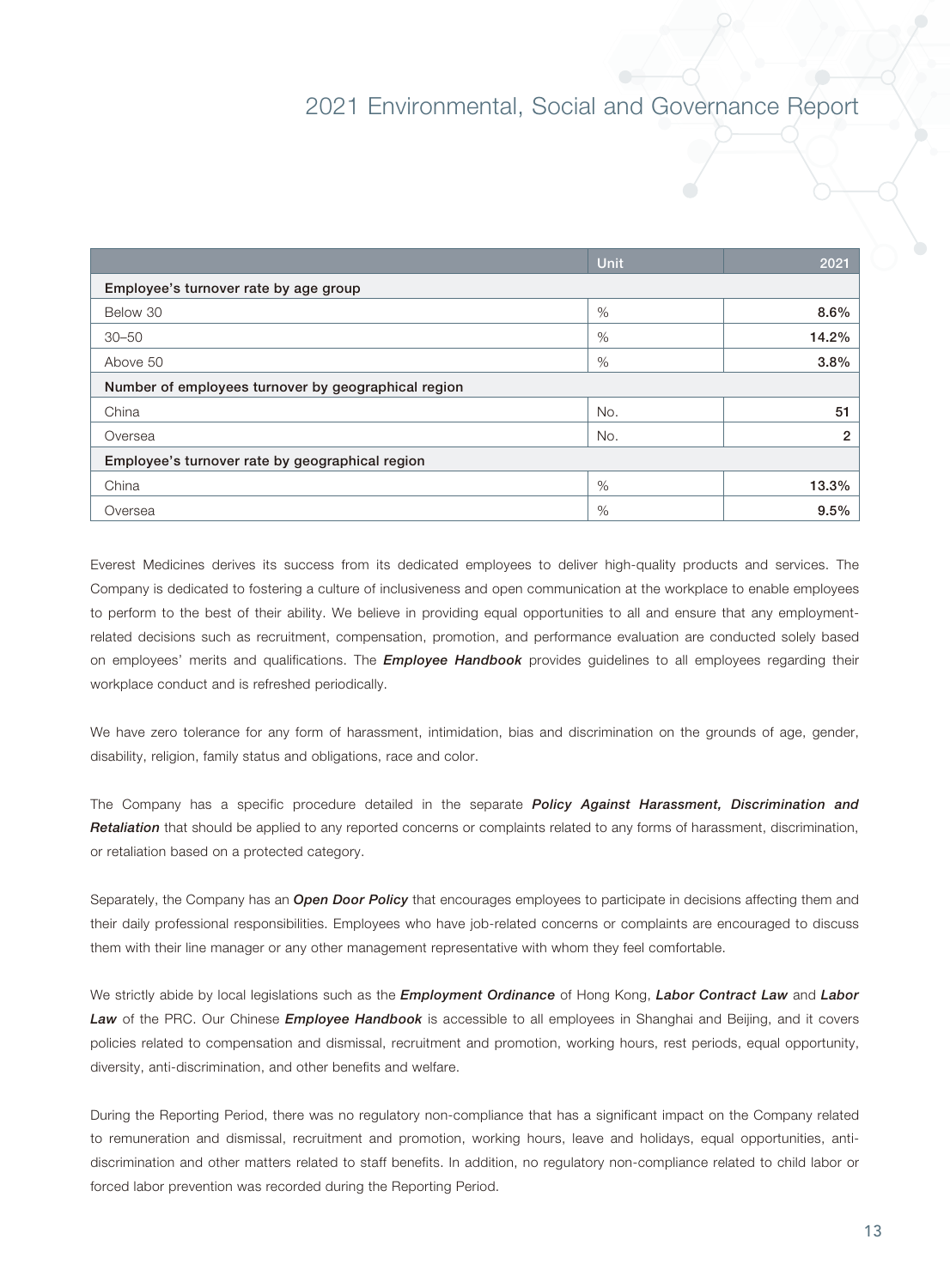#### Employee Welfare

Our employees enjoy a wide range of benefits. For example, paid leave, family leave, disability leave, basic medical insurance, employment injury insurance, unemployment insurance, maternity insurance and annual body check-up. The Company recognizes the importance of birthdays and other celebratory events. We will arrange for celebrations to celebrate these special occasions. Moreover, the Company provides vacation benefits to eligible employees to enable them to take paid time off for rest and recreation. We believe that this time is valuable for employees in order to enhance their productivity and make their work experience with the Company personally more satisfying.

In addition, we offer Employee Share Option Plan ("ESOP") to motivate the selected participants, including our employees, to contribute to the Company's growth and development. Such ESOP is part of employees benefits we provided to our employees. It enables the Company to attract, retain, incentivize, reward and remunerate the employees, and encourage them to work towards enhancing the value of the Company for the benefit of the Company and shareholders as a whole.

To help with recruiting efforts, the Company's hiring team has designed a Referral Bonus Plan and encourages all employees to participate. A referral bonus is an award to provide incentives and recognition to current employees who bring new talent into the Company by referring candidates for specific positions. Once the candidate is successfully placed and successfully completes his or her Probationary Period, the referrer may be eligible for a referral bonus.

#### Occupational Health and Safety

Everest Medicines prioritizes the wellbeing of employees and takes steps to ensure their safety at the workplace. Occupational health and safety rules are covered in the *Employee Handbook* to provide guidance to complying with applicable occupational health and safety laws and regulations.

Our dedication to creating a healthy and safe working environment for all our employees includes monitoring air quality of building offices, as well as providing ergonomic office furniture to ensure comfort in daily operations. One of our offices in Shanghai is under renovation for the benefit of all our employees.

We perform a regular review of the internal occupational health and safety management which considers employees' feedback to drive continuous improvement on the health and safety of employees. Employees are encouraged to take action to maintain high standards of health and safety, and any potential safety risks should be reported to the responsible personnel. All employees are expected to be familiar with safety measures and emergency procedures.

During the COVID-19 pandemic, we have adopted a thorough disease prevention scheme to protect our workers from contracting COVID-19. The measures we have implemented include, among others regularly sterilizing and ventilating our offices, checking the body temperature of our employees, keeping track of the travel history and health conditions of employees and their immediate family members, providing face masks to employees attending the office, minimizing inperson meetings to the extent possible and requesting employees to wear masks at all times during working hours.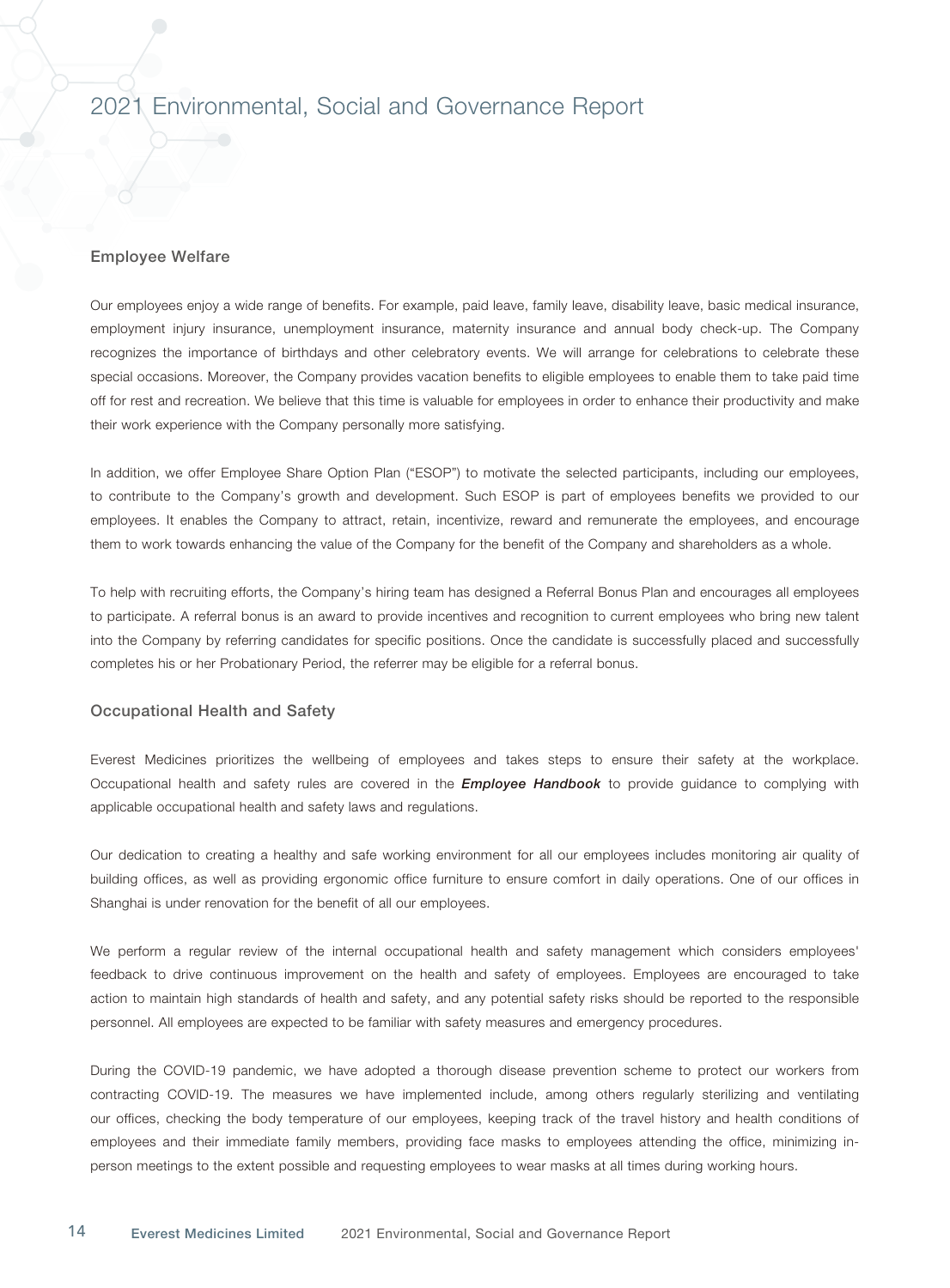Operational staff undergo safety training for operational staff to promote safety awareness and minimize the risk of potential work hazards. Our offices conduct fire drills to prepare employees to respond effectively in case of any accident. During the Reporting Period, there were no occupational fatalities or injuries.

#### Development and Training

At Everest Medicines, we invest in our employees through training and development to allow individuals to maximize their potential and contribute effectively to the Company. We encourage all employees to continue developing their career through acquiring professional knowledge and other relevant experiences. We offer on-the-job training and self-learning programs that deepen employees' knowledge and industry-relevant skills. A range of learning opportunities and resources including but not limited to training on leadership and communication, quality control, and information technology are available on an ongoing basis.

Approximately 4,943 hours of training were conducted during the Reporting Period with each employee receiving an average of about 12.2 hours of training.

|                                                      | <b>Unit</b> | 2021 |  |
|------------------------------------------------------|-------------|------|--|
| Percentage of trained employees by gender            |             |      |  |
| Male                                                 | $\%$        | 100% |  |
| Female                                               | $\%$        | 100% |  |
| Percentage of trained employees by employee category |             |      |  |
| Senior managers or above                             | $\%$        | 100% |  |
| Managers                                             | $\%$        | 100% |  |
| General employees                                    | $\%$        | 100% |  |
| Average training hours by gender                     |             |      |  |
| Male                                                 | hours       | 11.9 |  |
| Female                                               | hours       | 12.4 |  |
| Average training hours by employee category          |             |      |  |
| Senior managers or above                             | hours       | 86.9 |  |
| Managers                                             | hours       | 3.6  |  |
| General employees                                    | hours       | 25.5 |  |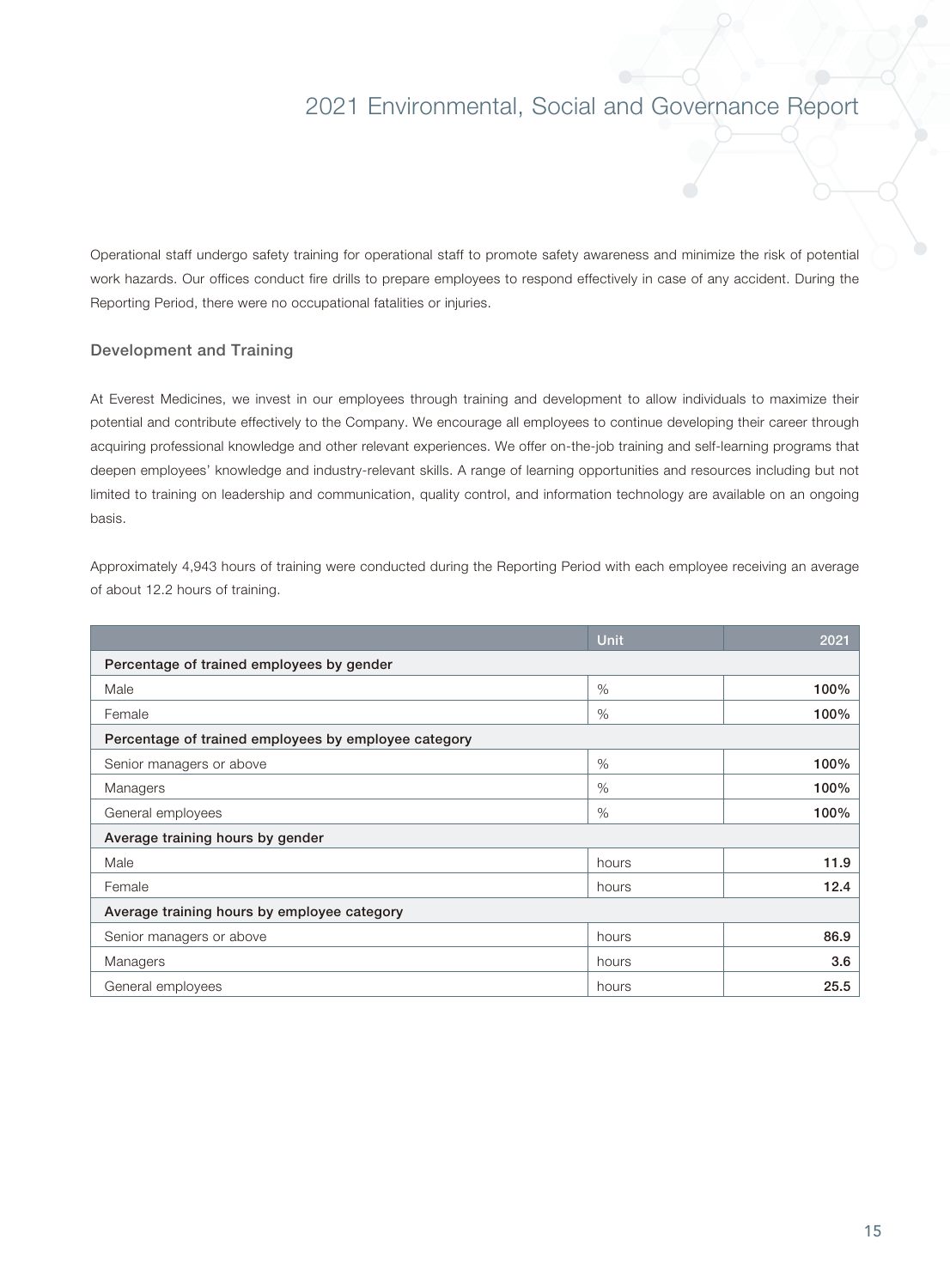The Company endeavors to provide a working environment where employees can perform at their best. A performance assessment mechanism has been implemented to help Everest Medicines sustain the talent that supports its business in a rapidly changing and increasingly competitive industry. This performance assessment is part of the high-performance culture that recognizes and rewards high-performing employees for their achievements. Regular performance reviews are conducted semi-annually to enable the Company to monitor and evaluate employees' performance, while also providing relevant training to effectively support employee development. Employees are encouraged to establish an Individual Development Plan to track their own progress and identify areas for further development. This review process offers a chance for all employees to evaluate their goals and maximize their career potential with the support of their supervisors and managers.

#### Overview of Performance Management Process



#### Labor Standards

Everest Medicines upholds high labor standards across our global operations. We respect human rights and are firmly opposed to any form of child or forced labor. To ensure these labor standards are upheld, our Human Resources department performs identity checks in the recruitment process to ensure all recruited employees are above the legal working age. Our employment contracts also stipulate reasonable working hours to protect against any instances of forced labor.

During the Reporting Period, Everest Medicines has been fully compliant with employment laws and not found involved in any instances of child labor or forced labor.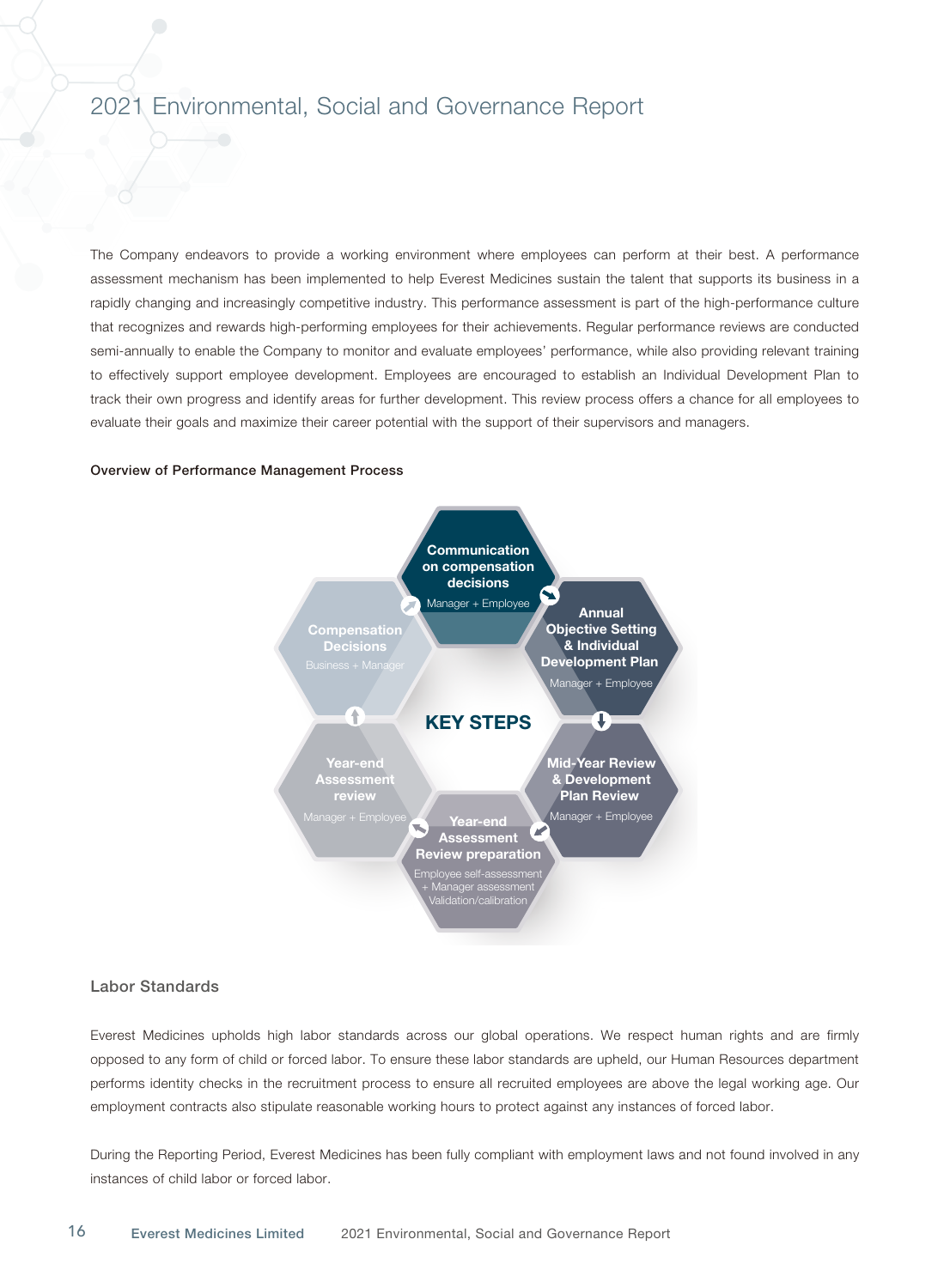#### Safety of Clinical Trials

Quality and safety are the top priorities of Everest Medicines. The Company follows a structured and formal process for governing and executing clinical trials in the development of medicines. Clinical Quality Assurance (CQA) is part of our Quality Management System, overseen by the Quality Management Department to assess and manage the quality risks related to clinical trials.

The core element to guaranteeing the safety of clinical trials is the informed consent of all clinical trial participants and adverse event (AE)/serious adverse event (SAE) reporting. We have a SOP in place that describes the requirements and process for the development, review, and distribution of the Informed Consent Forms (ICF) for clinical studies and Safety Data management. ICFs must include all required elements of informed consent as defined by regulations, with strict review and approval processes as part of the drafting process. This allows the patient to make an informed decision about their participation in the clinical investigation and provide their voluntary agreement to participate. Everest Medicines complies with GCP in all aspects of its clinical trial management.

#### Supply Chain Management

High ethical and environmental standards are expected throughout all of Everest Medicines' global business operations. This expectation extends to our supply chain which is managed according to our SOP framework. The SOP defines the responsibilities and process for purchasing goods and services, including the verification of the qualifications of suppliers and contracted service providers. The selection process of suppliers includes specific criteria to manage health and safety, with qualifications checked during initial due diligence. Suppliers who fail to meet the standard will be expected to take remedial actions and will be terminated if no improvement is shown. When our business requires, Environmental, Health and Safety (EHS) clauses will be added into supplier contracts and the Procurement team will conduct performance reviews of key vendors for regulation management.

Third party-vendors undergo a preliminary risk evaluation prior to engagement, and we conduct compliance due diligence for the identified high-risk vendors. These high-risk vendors include those with close interactions with government agencies or officials on behalf of us, or provide relatively sensitive services such as patient recruiting, external meeting organization vendors, etc.

Everest Medicines uses a limited number of highly reputable Contract Research Organizations ("CROs") to support our clinical studies in China. CROs are selected based on their academic qualifications, industry reputation, compliance with relevant regulatory agencies and cost competitiveness. We have developed alternative sourcing strategies for these suppliers and look to establish alternative sources where necessary based on a supply continuity risk assessment. Aside from agreements with certain CROs, we do not enter into long-term dedicated capacity or minimum supply arrangements and order our supplies and services on purchase order basis.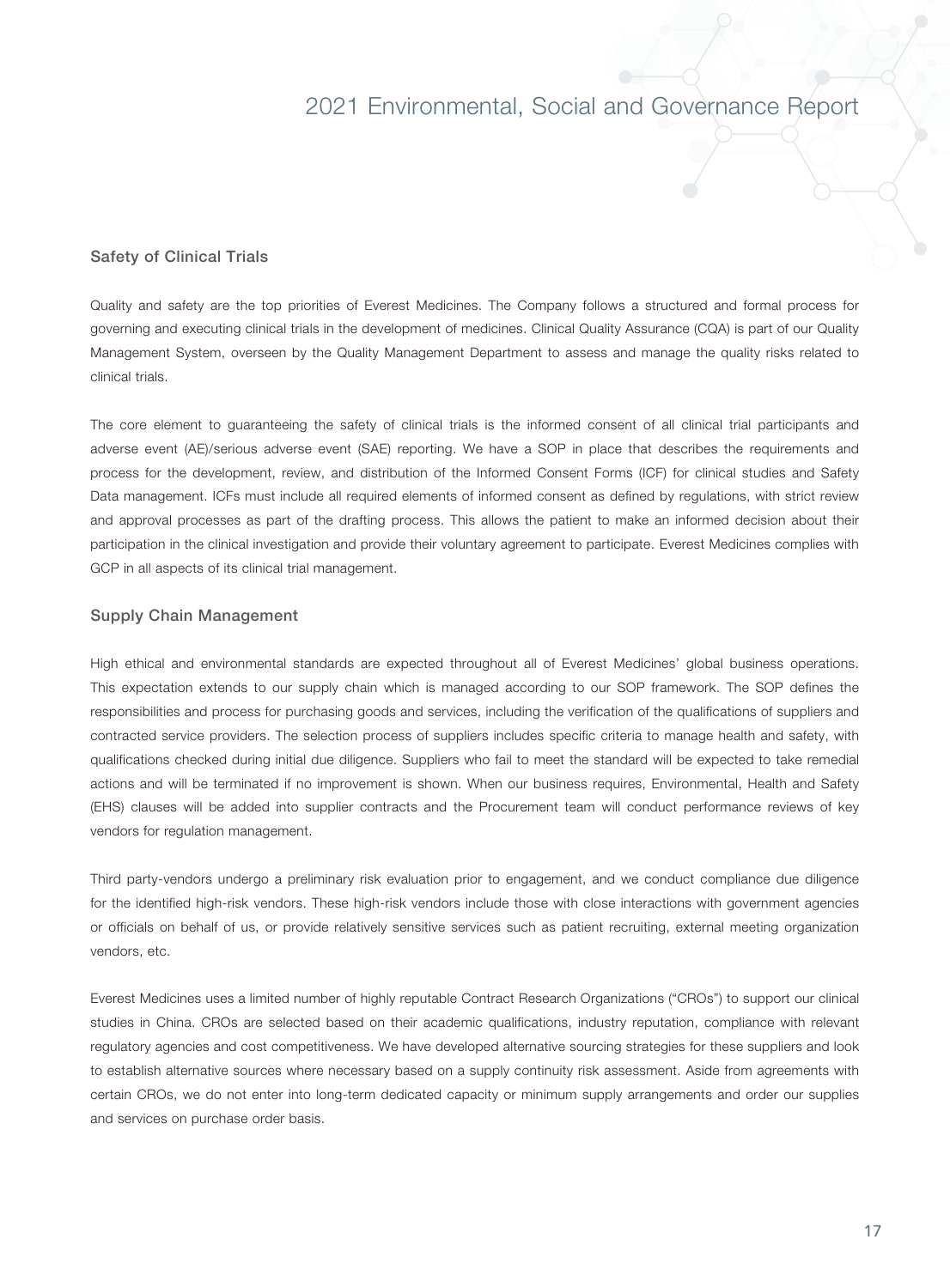We conduct an audit of the CROs once every three years. Ad hoc audits or quality visits are also conducted based on identified risks or for Centre for Food and Drug Inspection's inspection preparation needs. The routine oversight includes quality issue escalated corrective and preventive action (CAPA) follow up, quality risk assessment remediation action, key quality indicators (KQI) and Quality Control (QC) team's oversight activities, such as trial master file (TMF) QC review, Co-Monitoring, and others.

|                                                         | Unit | 2021 |
|---------------------------------------------------------|------|------|
| Number of suppliers by geographical region <sup>5</sup> |      |      |
| China                                                   | No.  | 324  |
| Overseas                                                | No.  | 26   |

#### Product Responsibility

Our business relies on creating high-quality products and services to remain competitive and successful. The Quality Management Department is entrusted to monitor and drive quality performance and to implement quality governance mechanisms. Our independent Quality Management System (QMS) dedicates significant attention to quality control and assurance for the clinical development, manufacturing and testing of our drug candidates.

The phase I of the electronic Quality Management System (eQMS), including eSOP management and e-Training management modules, has been installed and implemented. Everest has been establishing and modifying the unified quality management system covering GCP, GMP, and GSP to ensure the relevant management activities conform with ICH standards and the applicable laws, regulations, and regulatory guidelines.

The primary responsibilities of our quality management organization include the following:

- establishing a robust quality management system for our line functions to ensure that all our activities conform with global and local regulatory requirements;
- adopting and implementing audit plans for investigator site audits, process audits, system audits, Contract Manufacturing Organization (CMO) site audits, and GxP vendor audits to ensure our compliance with applicable regulatory requirements;
- maintaining quality control policy and standard operating procedures and coordinating and performing risk evaluations for our Company and individual projects to ensure adequate quality metrics and timely reporting to our senior management team;

Our suppliers mainly include contract development and manufacturing organizations, contract research organizations, digital suppliers, manufacturing construction related suppliers, office general and administrative suppliers, production equipment related suppliers and sales & marketing suppliers.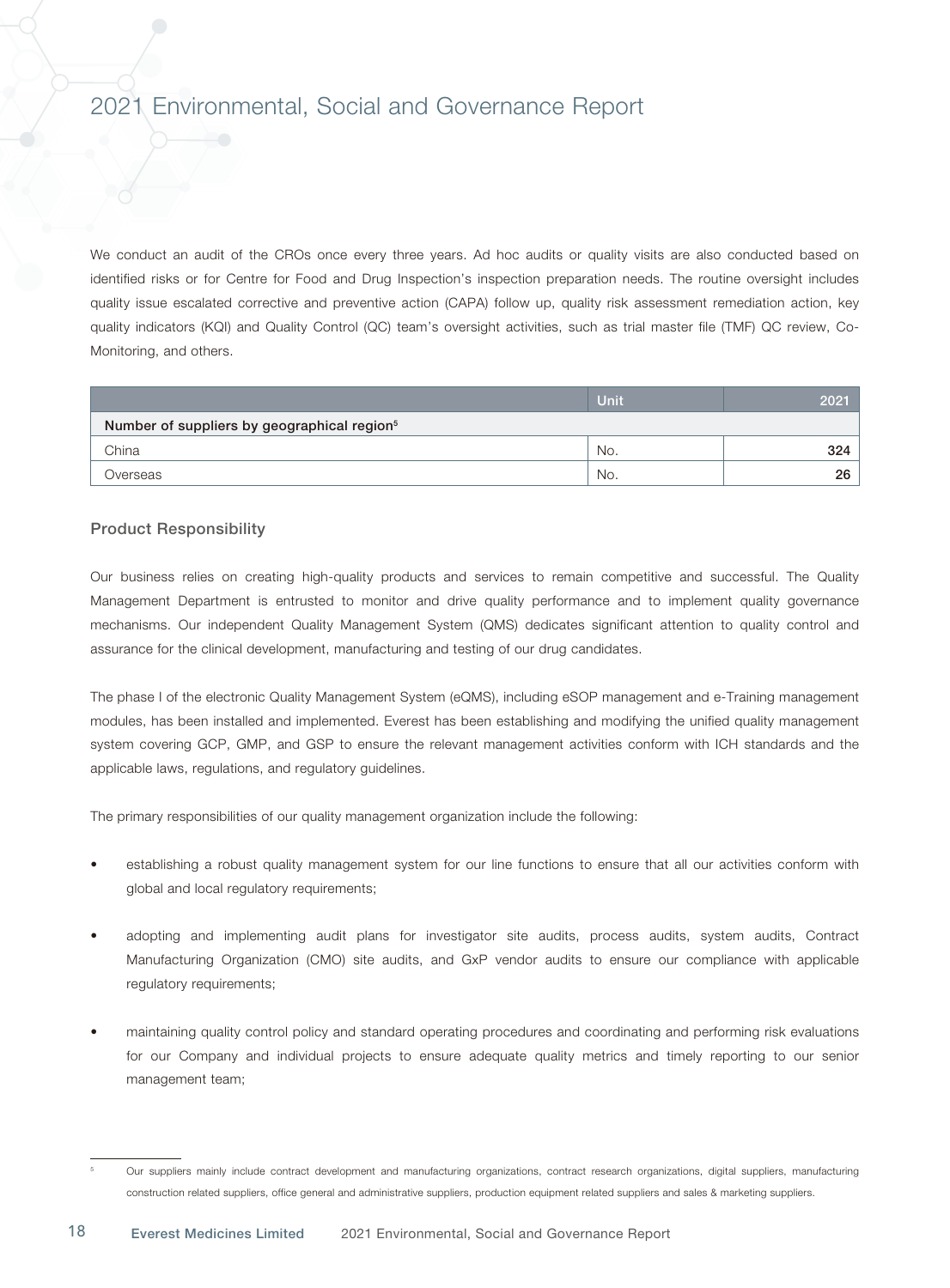- maintaining our vendor management system, which includes establishing appropriate processes for the assessment of vendors, monitoring their performance, reviewing and approving quality agreements and other duties; and
- ensuring patient safety and well-being during our clinical trials and the credibility of our clinical trial data.

Our *Quality Manual* outlines our QMS and provides quality policies and principles to all employees in Everest Medicines. This includes all therapeutic areas (TAs) and contracted service providers. The *Quality Manual* applies to all TAs for all GxP, including GCP, GMP, GLP, GSP and GPvP, related activities throughout medical product lifecycle stage.

The product research and development, manufacturing, and distribution activities of Everest Medicines including outsourced activities (such as CROs, CMOs, and material and service suppliers) are in full compliance with China GCP, GMP, and GSP requirements and ICH standards, as well as other applicable local health regulatory requirements. We place emphasis on quality first to protect study subjects' privacy and rights being protected, guaranteeing patients' safety, and sustaining the integrity of clinical data. The high-quality levels in our operations enable us to supply patients with high quality, safe and effective products.

#### Community Investment

Everest Medicines strives to create a positive impact on local communities. We realize the importance of the various socioeconomic factors that have contributed to our success, and strive to support the development of the communities and various stakeholders and make a positive impact in their lives.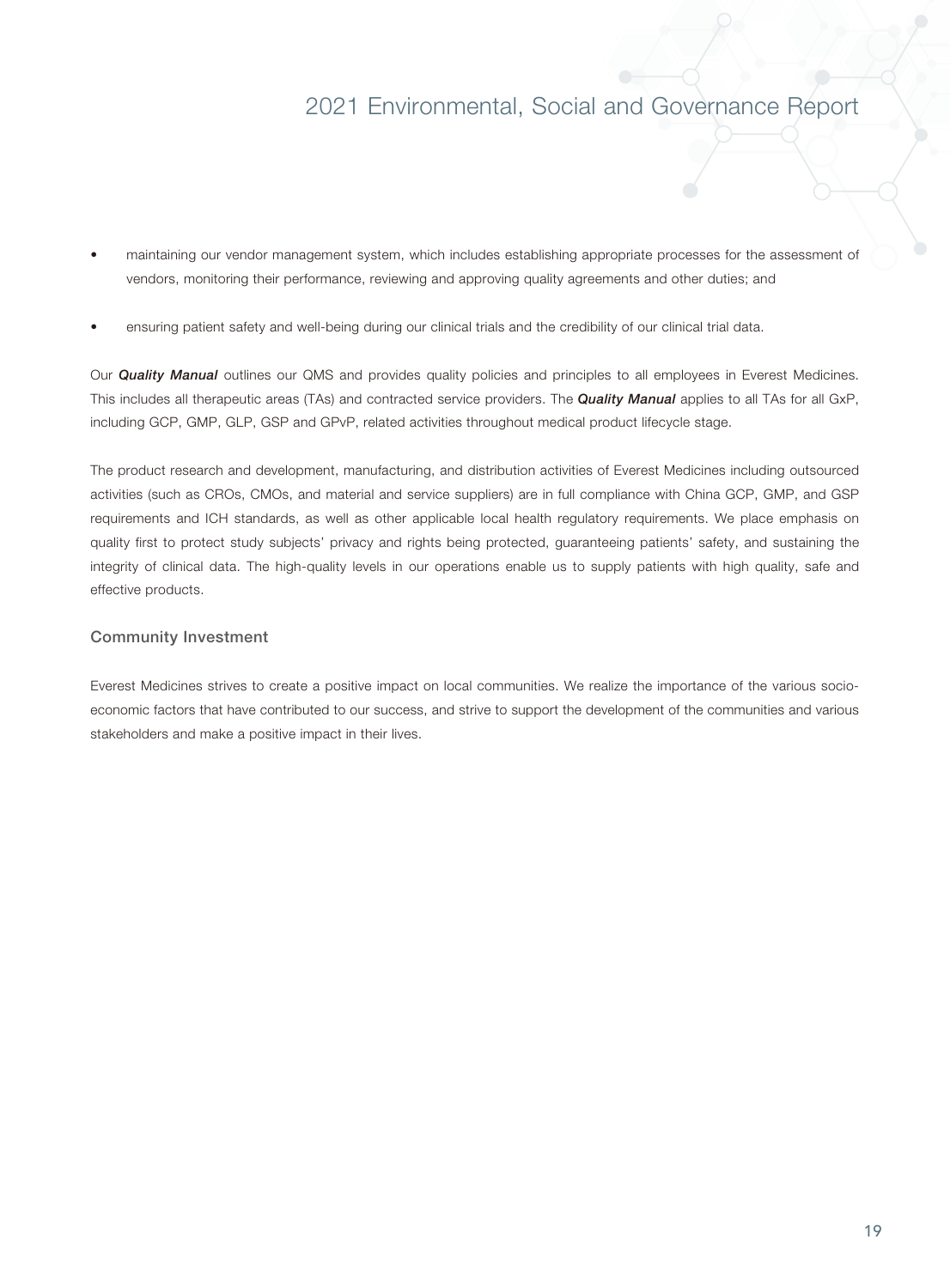### APPENDIX I: THE STOCK EXCHANGE ESG REPORTING GUIDE INDEX

|                             | Subject Areas, Aspects, General Disclosures and KPIs | <b>Section</b>                  | <b>Remarks</b>            |
|-----------------------------|------------------------------------------------------|---------------------------------|---------------------------|
| Environmental<br>А.         |                                                      |                                 |                           |
| <b>Aspect A1: Emissions</b> |                                                      |                                 |                           |
| <b>General Disclosure</b>   | Information on:                                      | <b>Environmental Protection</b> |                           |
|                             |                                                      |                                 |                           |
|                             | the policies; and<br>(a)                             |                                 |                           |
|                             |                                                      |                                 |                           |
|                             | compliance with relevant<br>(b)                      |                                 |                           |
|                             | laws and regulations that                            |                                 |                           |
|                             | have a significant impact                            |                                 |                           |
|                             | on the issuer relating to                            |                                 |                           |
|                             | air and greenhouse gas                               |                                 |                           |
|                             | emissions, discharges                                |                                 |                           |
|                             | into water and land, and                             |                                 |                           |
|                             | generation of hazardous                              |                                 |                           |
|                             | and non-hazardous                                    |                                 |                           |
|                             | waste.                                               |                                 |                           |
| <b>KPI A1.1</b>             | The types of emissions and                           |                                 | Air emissions are not     |
|                             | respective emissions data.                           |                                 | identified as material to |
|                             |                                                      |                                 | the Company hence data    |
|                             |                                                      |                                 | is not tracked.           |
| <b>KPI A1.2</b>             | Direct (Scope 1) and energy                          | $\overline{\phantom{0}}$        | Greenhouse gas            |
|                             | indirect (Scope 2) greenhouse                        |                                 | emissions are not         |
|                             | gas emissions (in tonnes) and,                       |                                 | identified as material to |
|                             | where appropriate, intensity (e.g.                   |                                 | the Company. We will      |
|                             | per unit of production volume,                       |                                 | continue to observe any   |
|                             | per facility).                                       |                                 | regulatory changes and    |
|                             |                                                      |                                 | review our disclosure on  |
|                             |                                                      |                                 | an ongoing basis.         |
| <b>KPI A1.3</b>             | Total hazardous waste                                |                                 | Due to our business       |
|                             | produced (in tonnes) and, where                      |                                 | nature, no significant    |
|                             | appropriate, intensity (e.g. per                     |                                 | amount of hazardous       |
|                             | unit of production volume, per                       |                                 | waste is generated.       |
|                             | facility).                                           |                                 |                           |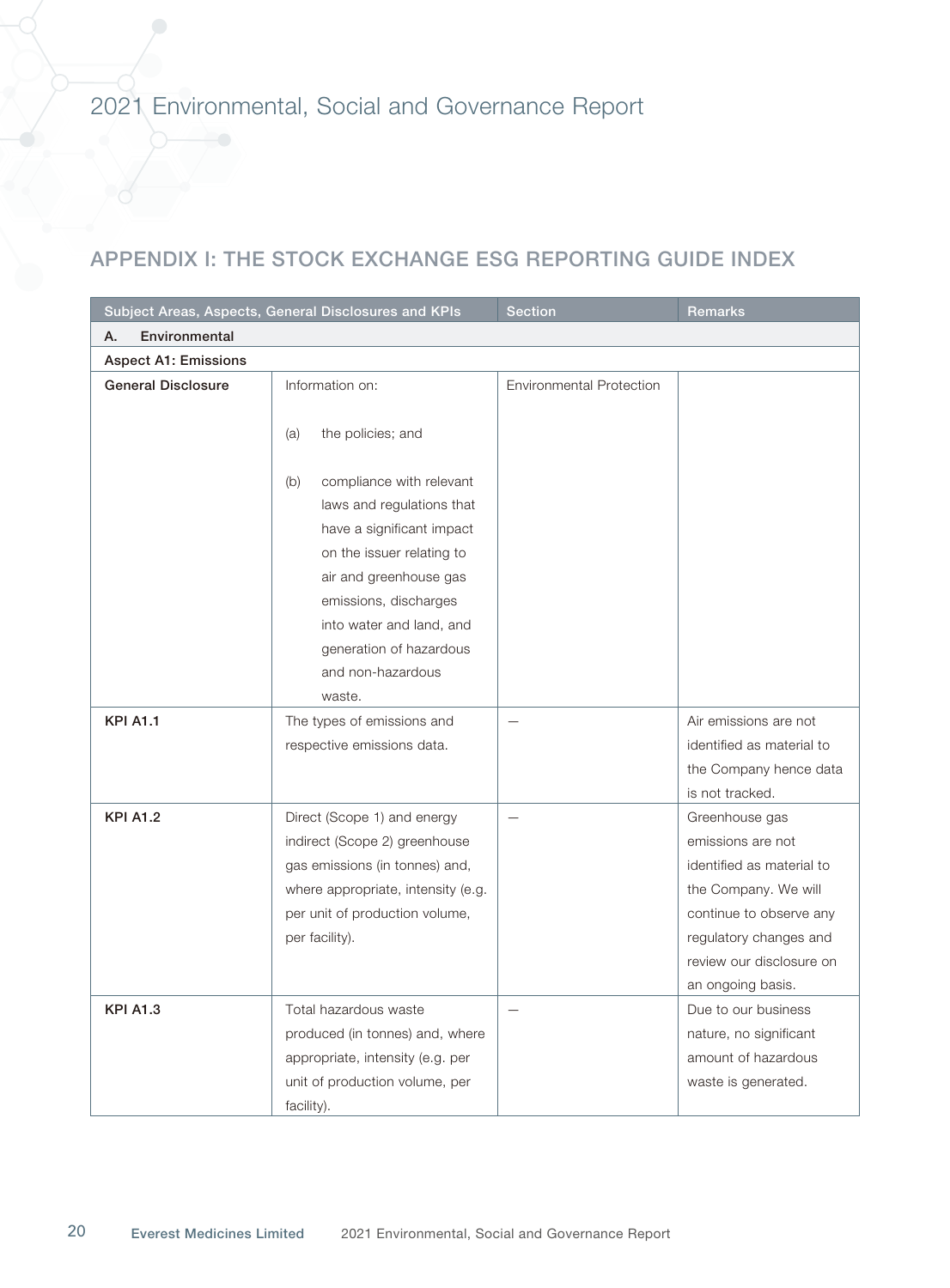|                             | Subject Areas, Aspects, General Disclosures and KPIs | <b>Section</b>                  | Remarks                     |
|-----------------------------|------------------------------------------------------|---------------------------------|-----------------------------|
| <b>KPI A1.4</b>             | Total non-hazardous waste                            | Waste Management                |                             |
|                             | produced (in tonnes) and, where                      |                                 |                             |
|                             | appropriate, intensity (e.g. per                     |                                 |                             |
|                             | unit of production volume, per                       |                                 |                             |
|                             | facility).                                           |                                 |                             |
| <b>KPIA1.5</b>              | Description of emissions target(s)                   | $\qquad \qquad -$               | While we advocate the       |
|                             | set and steps taken to achieve                       |                                 | principle of environmental  |
|                             | them.                                                |                                 | protection and energy       |
|                             |                                                      |                                 | conservation, emissions     |
|                             |                                                      |                                 | including air and           |
|                             |                                                      |                                 | greenhouse gases are not    |
|                             |                                                      |                                 | considered material for the |
|                             |                                                      |                                 | nature of our business.     |
| <b>KPI A1.6</b>             | Description of how hazardous                         | Waste Management                |                             |
|                             | and non-hazardous wastes are                         |                                 |                             |
|                             | handled, and a description of                        |                                 |                             |
|                             | reduction target(s) set and steps                    |                                 |                             |
|                             | taken to achieve them.                               |                                 |                             |
| Aspect A2: Use of Resources |                                                      |                                 |                             |
| <b>General Disclosure</b>   | Policies on the efficient use of                     | <b>Environmental Protection</b> |                             |
|                             | resources, including energy,                         |                                 |                             |
|                             | water and other raw materials.                       |                                 |                             |
| <b>KPI A2.1</b>             | Direct and/or indirect energy                        | Energy Use and Emissions        |                             |
|                             | consumption by type (e.g.                            |                                 |                             |
|                             | electricity, gas or oil) in total                    |                                 |                             |
|                             | (kWh in '000s) and intensity (e.g.                   |                                 |                             |
|                             | per unit of production volume,                       |                                 |                             |
|                             | per facility).                                       |                                 |                             |
| KPI A2.2                    | Water consumption in total                           | Water Resource                  |                             |
|                             | and intensity (e.g. per unit of                      | Management                      |                             |
|                             | production volume, per facility).                    |                                 |                             |
| <b>KPI A2.3</b>             | Description of energy use                            | Energy Use and Emissions        |                             |
|                             | efficiency target(s) set and steps                   |                                 |                             |
|                             | taken to achieve them.                               |                                 |                             |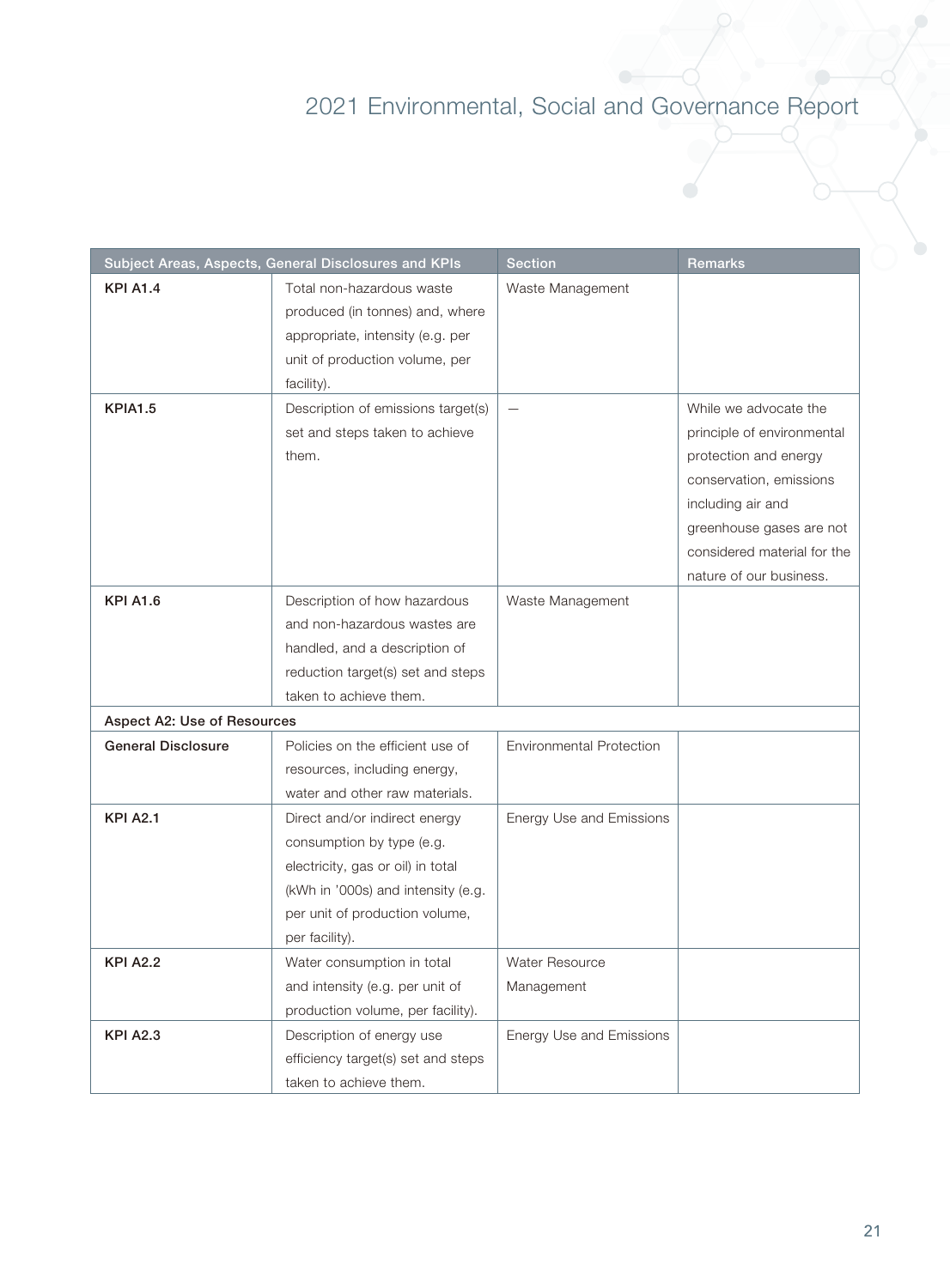|                           | Subject Areas, Aspects, General Disclosures and KPIs | <b>Section</b>                  | <b>Remarks</b>              |
|---------------------------|------------------------------------------------------|---------------------------------|-----------------------------|
| <b>KPI A2.4</b>           | Description of whether there is                      | <b>Water Resource</b>           |                             |
|                           | any issue in sourcing water that                     | Management                      |                             |
|                           | is fit for purpose, water efficiency                 |                                 |                             |
|                           | target(s) set and steps taken to                     |                                 |                             |
|                           | achieve them.                                        |                                 |                             |
| <b>KPI A2.5</b>           | Total packaging material used for                    |                                 | Our business activities     |
|                           | finished products (in tonnes) and,                   |                                 | do not involve packaging    |
|                           | if applicable, with reference to                     |                                 | materials used for finished |
|                           | per unit produced.                                   |                                 | products.                   |
|                           | Aspect A3: The Environment and Natural Resources     |                                 |                             |
| <b>General Disclosure</b> | Policies on minimising the                           | <b>Environmental Protection</b> |                             |
|                           | issuer's significant impact on                       |                                 |                             |
|                           | the environment and natural                          |                                 |                             |
|                           | resources.                                           |                                 |                             |
| <b>KPI A3.1</b>           | Description of the significant                       | <b>Environmental Protection</b> |                             |
|                           | impacts of activities on the                         |                                 |                             |
|                           | environment and natural                              |                                 |                             |
|                           | resources and the action taken                       |                                 |                             |
|                           | to manage them.                                      |                                 |                             |
| Aspect A4: Climate Change |                                                      |                                 |                             |
| <b>General Disclosure</b> | Policies on identification and                       |                                 | Climate-related issues are  |
|                           | mitigation of significant climate-                   |                                 | not identified as material  |
|                           | related issues which have                            |                                 | to the Company. We will     |
|                           | impacted, and those which may                        |                                 | continue to observe any     |
|                           | impact, the issuer.                                  |                                 | regulatory changes and      |
|                           |                                                      |                                 | review our disclosure on    |
|                           |                                                      |                                 | an ongoing basis.           |
| <b>KPI A4.1</b>           | Description of the significant                       |                                 |                             |
|                           | climate-related issues which                         |                                 |                             |
|                           | have impacted, and those which                       |                                 |                             |
|                           | may impact, the issuer, and the                      |                                 |                             |
|                           | actions taken to manage them.                        |                                 |                             |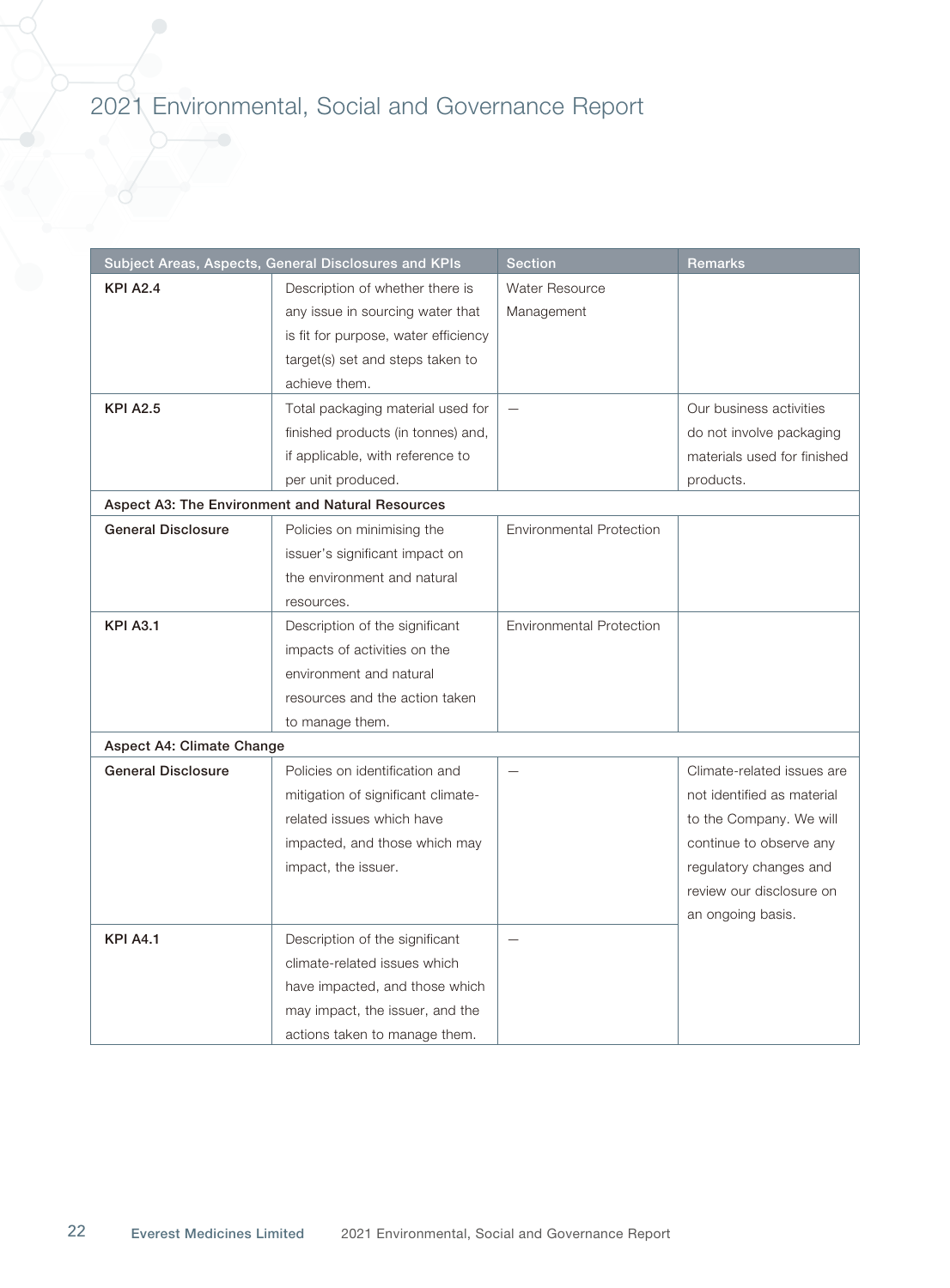|                                           | Subject Areas, Aspects, General Disclosures and KPIs | <b>Section</b>          | Remarks |
|-------------------------------------------|------------------------------------------------------|-------------------------|---------|
| Social<br>В.                              |                                                      |                         |         |
| Aspect B1: Employment and Labor Practices |                                                      |                         |         |
| <b>General Disclosure</b>                 | Information on:                                      | Employment              |         |
|                                           |                                                      |                         |         |
|                                           | the policies; and<br>(a)                             |                         |         |
|                                           |                                                      |                         |         |
|                                           | compliance with relevant<br>(b)                      |                         |         |
|                                           | laws and regulations that                            |                         |         |
|                                           | have a significant impact                            |                         |         |
|                                           | on the issuer relating                               |                         |         |
|                                           | to compensation and                                  |                         |         |
|                                           | dismissal, recruitment                               |                         |         |
|                                           | and promotion, working                               |                         |         |
|                                           | hours, rest periods, equal                           |                         |         |
|                                           | opportunity, diversity, anti-                        |                         |         |
|                                           | discrimination, and other                            |                         |         |
|                                           | benefits and welfare.                                |                         |         |
| <b>KPI B1.1</b>                           | Total workforce by gender,                           | Employment              |         |
|                                           | employment type, age group and                       |                         |         |
|                                           | geographical region.                                 |                         |         |
| <b>KPI B1.2</b>                           | Employee turnover rate                               | Employment              |         |
|                                           | by gender, age group and                             |                         |         |
|                                           | geographical region.                                 |                         |         |
| Aspect B2: Health and Safety              |                                                      |                         |         |
| <b>General Disclosure</b>                 | Information on:                                      | Occupational Health and |         |
|                                           |                                                      | Safety                  |         |
|                                           | the policies; and<br>(a)                             |                         |         |
|                                           |                                                      |                         |         |
|                                           | (b)<br>compliance with relevant                      |                         |         |
|                                           | laws and regulations                                 |                         |         |
|                                           | that have a significant                              |                         |         |
|                                           | impact on the issuer                                 |                         |         |
|                                           | relating to providing a safe                         |                         |         |
|                                           | working environment and                              |                         |         |
|                                           | protecting employees from                            |                         |         |
|                                           | occupational hazards.                                |                         |         |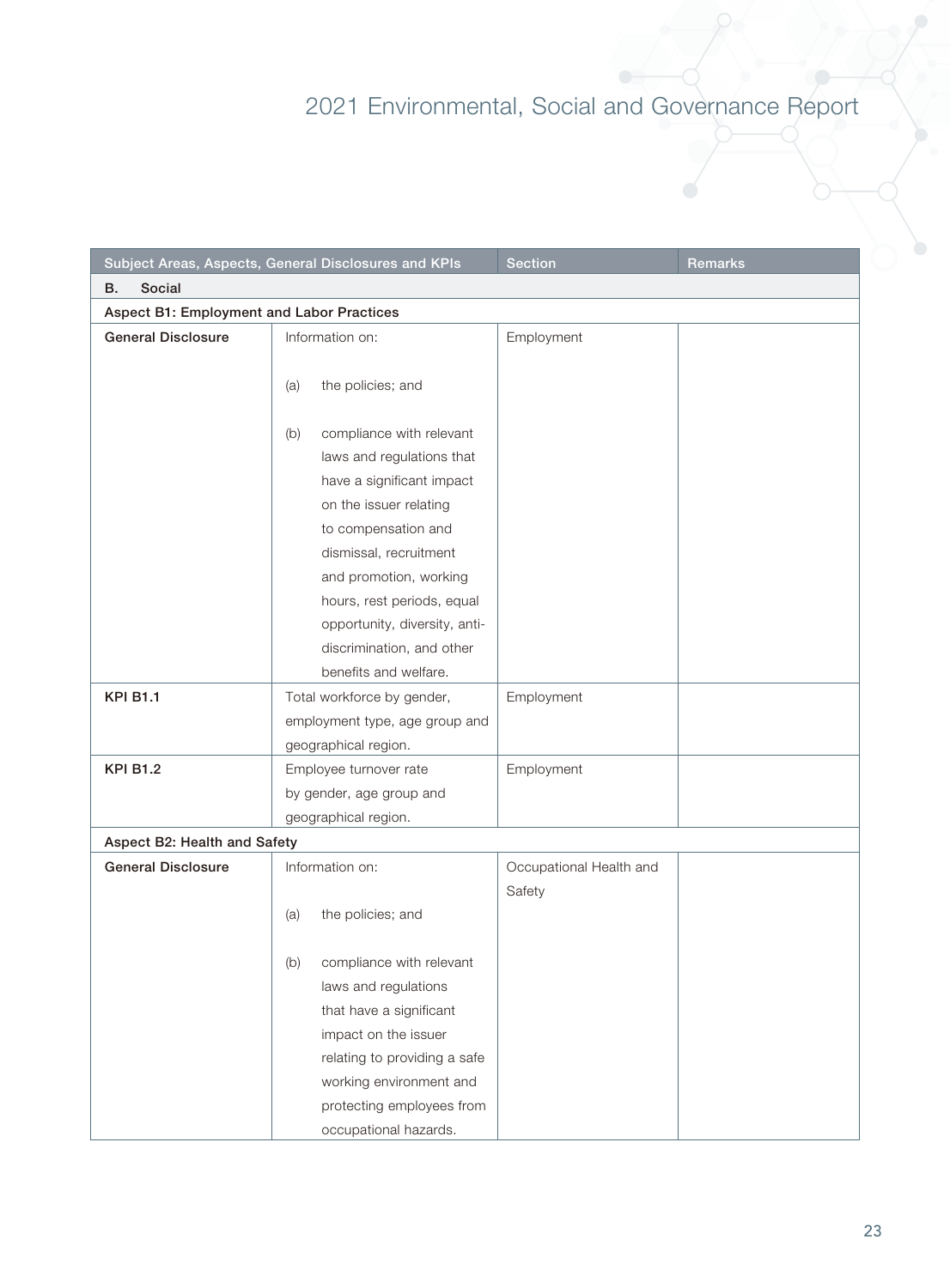|                                     | Subject Areas, Aspects, General Disclosures and KPIs | <b>Section</b>           | Remarks                    |
|-------------------------------------|------------------------------------------------------|--------------------------|----------------------------|
| <b>KPI B2.1</b>                     | Number and rate of work-related                      | $\overline{\phantom{0}}$ | There was no work-related  |
|                                     | fatalities occurred in each of the                   |                          | fatality occurred in the   |
|                                     | past three years including the                       |                          | past three years.          |
|                                     | reporting year.                                      |                          |                            |
| <b>KPI B2.2</b>                     | Lost days due to work injury.                        |                          | There was no work-related  |
|                                     |                                                      |                          | injury occurred during the |
|                                     |                                                      |                          | reporting period.          |
| <b>KPI B2.3</b>                     | Description of occupational                          | Occupational Health and  |                            |
|                                     | health and safety measures                           | Safety                   |                            |
|                                     | adopted, and how they are                            |                          |                            |
|                                     | implemented and monitored.                           |                          |                            |
| Aspect B3: Development and Training |                                                      |                          |                            |
| <b>General Disclosure</b>           | Policies on improving employees'                     | Development and Training |                            |
|                                     | knowledge and skills for                             |                          |                            |
|                                     | discharging duties at work.                          |                          |                            |
|                                     | Description of training activities.                  |                          |                            |
| <b>KPI B3.1</b>                     | The percentage of employees                          | Development and Training |                            |
|                                     | trained by gender and                                |                          |                            |
|                                     | employee category (e.g.                              |                          |                            |
|                                     | senior management, middle                            |                          |                            |
|                                     | management).                                         |                          |                            |
| <b>KPI B3.2</b>                     | The average training hours                           | Development and Training |                            |
|                                     | completed per employee by                            |                          |                            |
|                                     | gender and employee category.                        |                          |                            |
| Aspect B4: Labor Standards          |                                                      |                          |                            |
| <b>General Disclosure</b>           | Information on:                                      | Labor Standards          |                            |
|                                     |                                                      |                          |                            |
|                                     | the policies; and<br>(a)                             |                          |                            |
|                                     |                                                      |                          |                            |
|                                     | compliance with relevant<br>(b)                      |                          |                            |
|                                     | laws and regulations that                            |                          |                            |
|                                     | have a significant impact                            |                          |                            |
|                                     | on the issuer relating to                            |                          |                            |
|                                     | preventing child and forced                          |                          |                            |
|                                     | labor.                                               |                          |                            |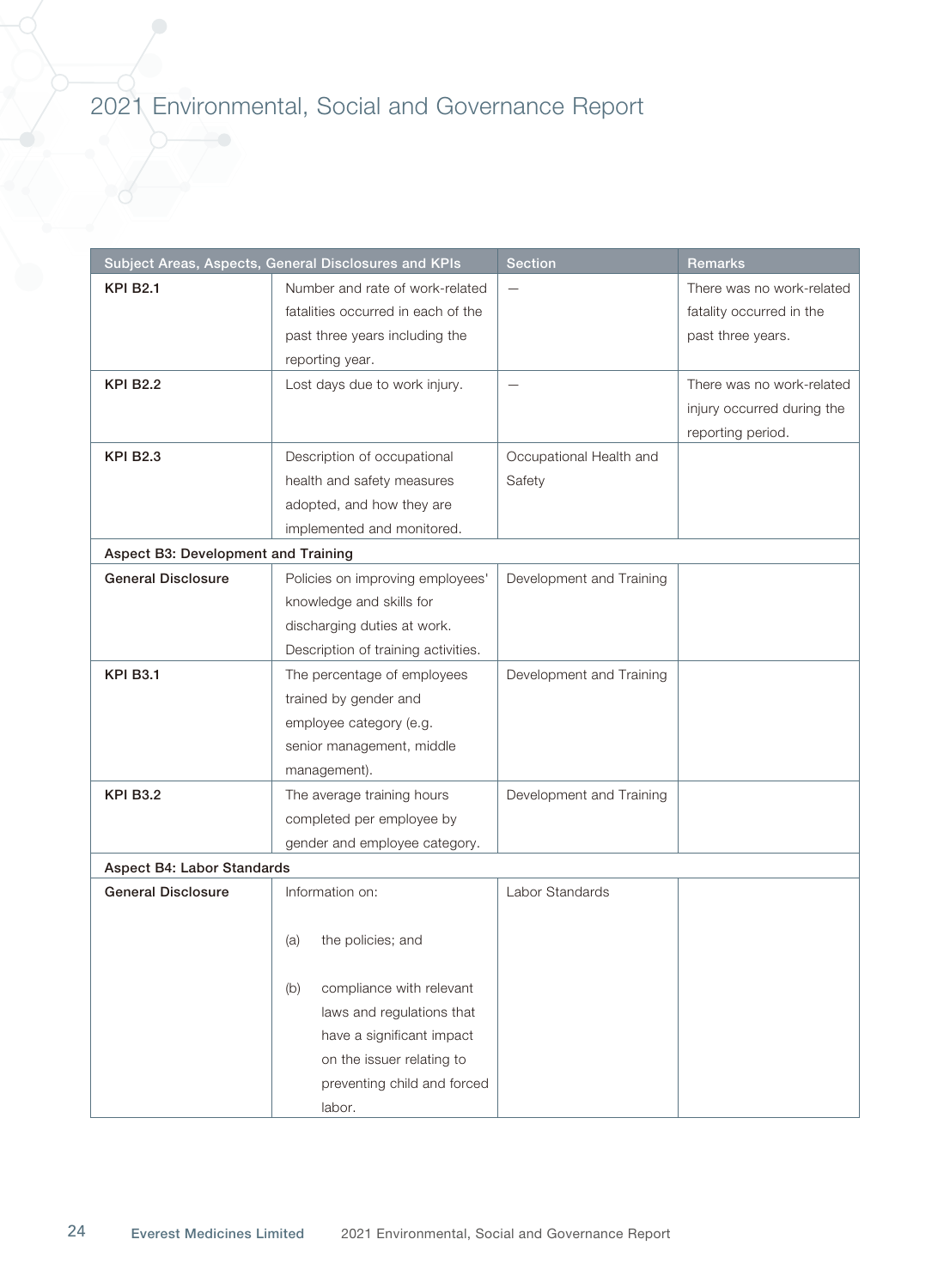|                                    | Subject Areas, Aspects, General Disclosures and KPIs | <b>Section</b>  | <b>Remarks</b> |
|------------------------------------|------------------------------------------------------|-----------------|----------------|
| <b>KPI B4.1</b>                    | Description of measures to                           | Labor Standards |                |
|                                    | review employment practices to                       |                 |                |
|                                    | avoid child and forced labor.                        |                 |                |
| <b>KPI B4.2</b>                    | Description of steps taken to                        | Labor Standards |                |
|                                    | eliminate such practices when                        |                 |                |
|                                    | discovered.                                          |                 |                |
| Aspect B5: Supply Chain Management |                                                      |                 |                |
| <b>General Disclosure</b>          | Policies on managing                                 | Supply Chain    |                |
|                                    | environmental and social risks of                    | Management      |                |
|                                    | the supply chain.                                    |                 |                |
| <b>KPI B5.1</b>                    | Number of suppliers by                               | Supply Chain    |                |
|                                    | geographical region.                                 | Management      |                |
| <b>KPI B5.2</b>                    | Description of practices relating                    | Supply Chain    |                |
|                                    | to engaging suppliers, number of                     | Management      |                |
|                                    | suppliers where the practices are                    |                 |                |
|                                    | being implemented, how they are                      |                 |                |
|                                    | implemented and monitored.                           |                 |                |
| <b>KPI B5.3</b>                    | Description of practices used to                     | Supply Chain    |                |
|                                    | identify environmental and social                    | Management      |                |
|                                    | risks along the supply chain, and                    |                 |                |
|                                    | how they are implemented and                         |                 |                |
|                                    | monitored.                                           |                 |                |
| <b>KPI B5.4</b>                    | Description of practices used                        | Supply Chain    |                |
|                                    | to promote environmentally                           | Management      |                |
|                                    | preferable products and services                     |                 |                |
|                                    | when selecting suppliers, and                        |                 |                |
|                                    | how they are implemented and                         |                 |                |
|                                    | monitored.                                           |                 |                |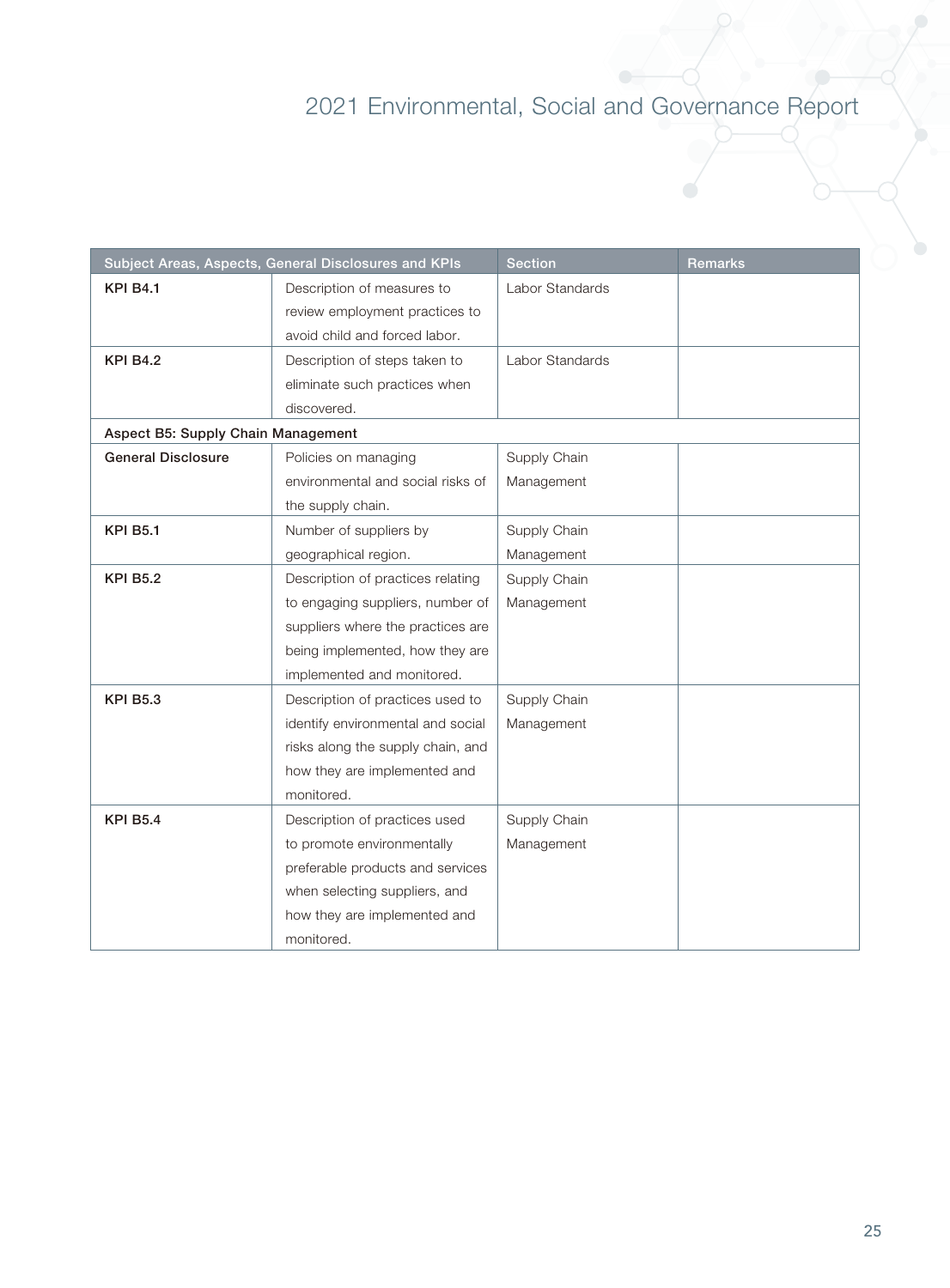|                                          | Subject Areas, Aspects, General Disclosures and KPIs         | <b>Section</b>            | <b>Remarks</b>              |  |
|------------------------------------------|--------------------------------------------------------------|---------------------------|-----------------------------|--|
| <b>Aspect B6: Product Responsibility</b> |                                                              |                           |                             |  |
| <b>General Disclosure</b>                | Information on:                                              | Product Responsibility    |                             |  |
|                                          | the policies; and<br>(a)                                     |                           |                             |  |
|                                          | compliance with relevant<br>(b)<br>laws and regulations that |                           |                             |  |
|                                          | have a significant impact                                    |                           |                             |  |
|                                          | on the issuer relating                                       |                           |                             |  |
|                                          | to health and safety,                                        |                           |                             |  |
|                                          | advertising, labelling and                                   |                           |                             |  |
|                                          | privacy matters relating                                     |                           |                             |  |
|                                          | to products and services                                     |                           |                             |  |
|                                          | provided and methods of                                      |                           |                             |  |
|                                          | redress.                                                     |                           |                             |  |
| <b>KPI B6.1</b>                          | Percentage of total products                                 |                           | Our business nature         |  |
|                                          | sold or shipped subject to recalls                           |                           | does not currently          |  |
|                                          | for safety and health reasons.                               |                           | involve selling or shipping |  |
|                                          |                                                              |                           | products.                   |  |
| <b>KPI B6.2</b>                          | Number of products and service-                              | $\equiv$                  | Our business nature         |  |
|                                          | related complaints received and                              |                           | does not currently          |  |
|                                          | how they are dealt with.                                     |                           | involve selling or shipping |  |
|                                          |                                                              |                           | products.                   |  |
| <b>KPI B6.3</b>                          | Description of practices relating                            | Intellectual Property and |                             |  |
|                                          | to observing and protecting                                  | Data Protection           |                             |  |
|                                          | intellectual property rights.                                |                           |                             |  |
| <b>KPI B6.4</b>                          | Description of quality assurance                             | Product Responsibility    |                             |  |
|                                          | process and recall procedures.                               |                           |                             |  |
| <b>KPI B6.5</b>                          | Description of consumer data                                 | Intellectual Property and |                             |  |
|                                          | protection and privacy policies,                             | Data Protection           |                             |  |
|                                          | and how they are implemented                                 |                           |                             |  |
|                                          | and monitored.                                               |                           |                             |  |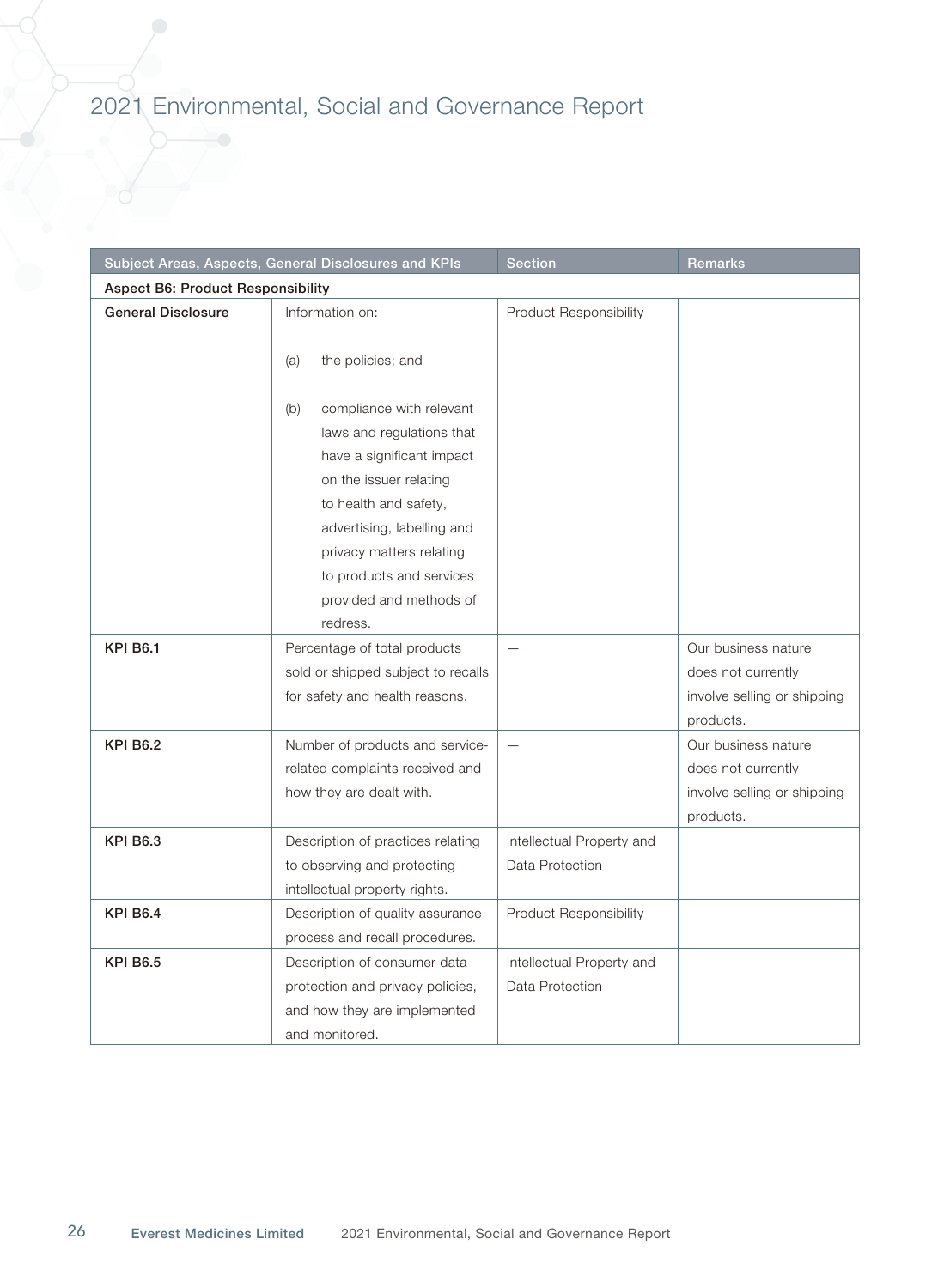|                            | Subject Areas, Aspects, General Disclosures and KPIs | <b>Section</b>         | <b>Remarks</b>          |  |
|----------------------------|------------------------------------------------------|------------------------|-------------------------|--|
| Aspect B7: Anti-corruption |                                                      |                        |                         |  |
| <b>General Disclosure</b>  | Information on:                                      | <b>Business Ethics</b> |                         |  |
|                            |                                                      |                        |                         |  |
|                            | the policies; and<br>(a)                             |                        |                         |  |
|                            |                                                      |                        |                         |  |
|                            | compliance with relevant<br>(b)                      |                        |                         |  |
|                            | laws and regulations that                            |                        |                         |  |
|                            | have a significant impact                            |                        |                         |  |
|                            | on the issuer relating to                            |                        |                         |  |
|                            | bribery, extortion, fraud                            |                        |                         |  |
|                            | and money laundering.                                |                        |                         |  |
| <b>KPI B7.1</b>            | Number of concluded legal                            | <b>Business Ethics</b> | There were no legal     |  |
|                            | cases regarding corrupt                              |                        | cases regarding corrupt |  |
|                            | practices brought against the                        |                        | practices during the    |  |
|                            | issuer or its employees during                       |                        | reporting period.       |  |
|                            | the reporting period and the                         |                        |                         |  |
|                            | outcomes of the cases.                               |                        |                         |  |
| <b>KPI B7.2</b>            | Description of preventive                            | <b>Business Ethics</b> |                         |  |
|                            | measures and whistleblowing                          |                        |                         |  |
|                            | procedures, how they are                             |                        |                         |  |
|                            | implemented and monitored.                           |                        |                         |  |
| <b>KPI B7.3</b>            | Description of anti-corruption                       | <b>Business Ethics</b> |                         |  |
|                            | training provided to directors and                   |                        |                         |  |
|                            | staff.                                               |                        |                         |  |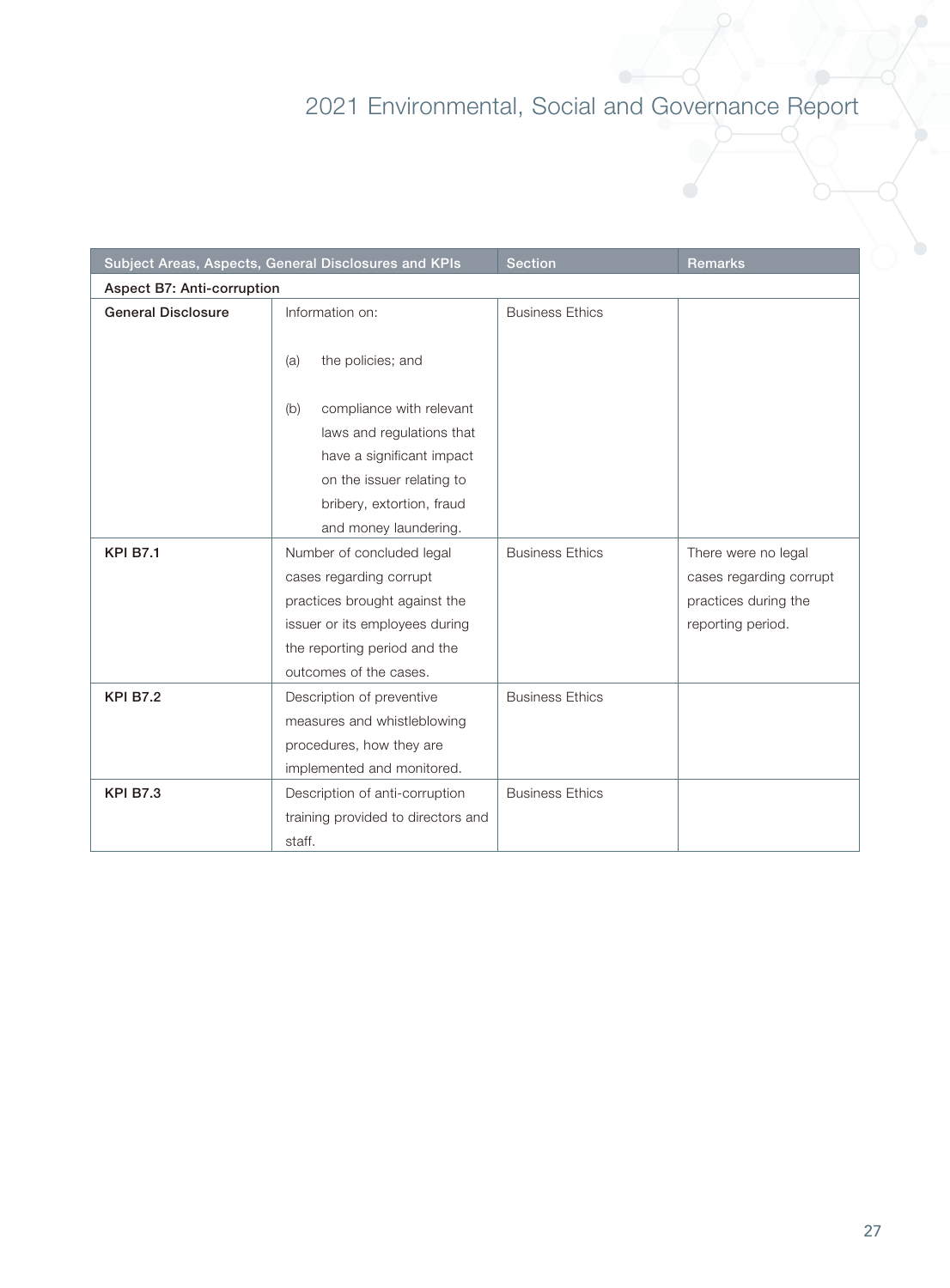| Subject Areas, Aspects, General Disclosures and KPIs |                                    | <b>Section</b>       | <b>Remarks</b>             |
|------------------------------------------------------|------------------------------------|----------------------|----------------------------|
| <b>Aspect B8: Community Investment</b>               |                                    |                      |                            |
| <b>General Disclosure</b>                            | Policies on community              | Community Investment | The nature of our business |
|                                                      | engagement to understand           |                      | involves the development   |
|                                                      | the needs of the communities       |                      | of innovative medicines    |
|                                                      | where the issuer operates and      |                      | to address unmet           |
|                                                      | to ensure its activities take into |                      | medical needs. We will     |
|                                                      | consideration the communities'     |                      | continue to explore how    |
|                                                      | interests.                         |                      | to further contribute to   |
|                                                      |                                    |                      | our communities in ways    |
|                                                      |                                    |                      | that can best leverage our |
|                                                      |                                    |                      | business strengths.        |
| <b>KPI B8.1</b>                                      | Focus areas of contribution        | Community Investment |                            |
|                                                      | (e.g. education, environmental     |                      |                            |
|                                                      | concerns, labor needs, health,     |                      |                            |
|                                                      | culture, sport).                   |                      |                            |
| <b>KPI B8.2</b>                                      | Resources contributed (e.g.        | Community Investment |                            |
|                                                      | money or time) to the focus area.  |                      |                            |